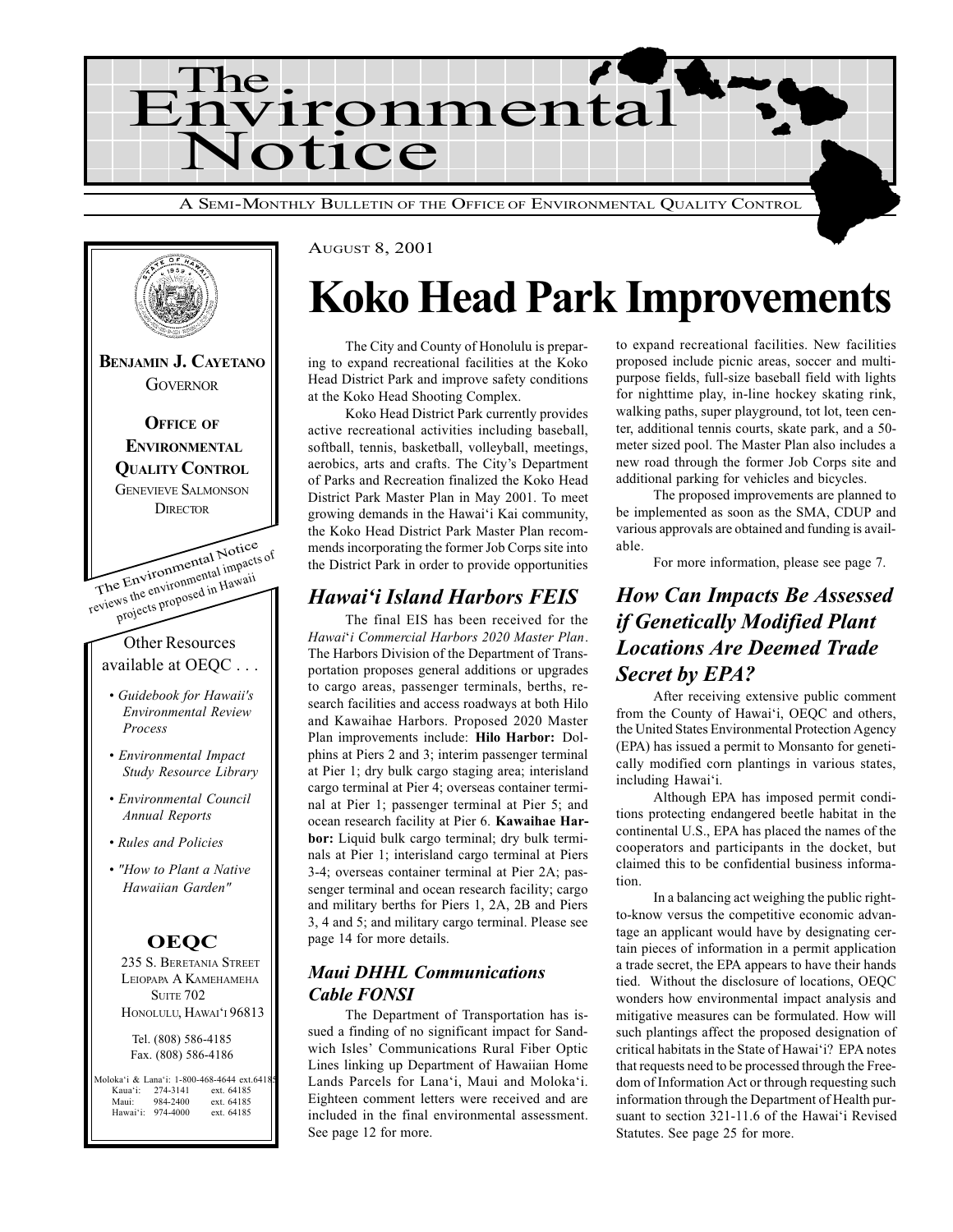# Table of Contents

#### AUGUST 8, 2001

### **1** O'ahu Notices

| <b>Draft Environmental Assessments</b>                             |  |
|--------------------------------------------------------------------|--|
|                                                                    |  |
|                                                                    |  |
| (3) Wahiawa-Whitmore Village 16-Inch Water Main Interconnection  4 |  |
| <b>Final Environmental Assessments/</b>                            |  |
| <b>Findings of No Significant Impacts (FONSI)</b>                  |  |
| (4) Honolulu 42-inch and 24-inch Transmission Mains  5             |  |
| (5) Kapalama Facilities for Department of Agriculture and Food     |  |
|                                                                    |  |
|                                                                    |  |
| <b>Draft Environmental Impact Statements</b>                       |  |
| (7) Koko Head District Park Master Plan & Koko Head Shooting       |  |
|                                                                    |  |

| <b>Previously Published Projects Pending Public Comments</b> |  |
|--------------------------------------------------------------|--|
|                                                              |  |
|                                                              |  |

### **5 Maui Notices**

#### Draft Environmental Assessments

| (2) Wailuku Mini Park, Restroom & Police Resource Center  9 |  |
|-------------------------------------------------------------|--|

#### Final Environmental Assessments/

| <b>Findings of No Significant Impacts (FONSI)</b>          |  |
|------------------------------------------------------------|--|
| (3) Central Maui Landfill Expansion & Related Improvements |  |
|                                                            |  |
|                                                            |  |
|                                                            |  |
| (6) Maui County Rural Fiber Optic Duct Lines Project  12   |  |

### $\blacktriangleright$  Hawai'i Notices

#### Final Environmental Assessments/ Findings of No Significant Impacts (FONSI)

| <b>FINAIDES OF NO SIGNIFICANT HIIDACUS (FUNSI)</b> |  |
|----------------------------------------------------|--|
|                                                    |  |
|                                                    |  |
| <b>Final Environmental Impact Statements</b>       |  |
| (3) Hawaii Commercial Harbors 2020 Master Plan  14 |  |

```
Previously Published Projects Pending Public Comments
Final Environmental Impact Statements ............................................ 15
```
### ● Kaua'i Notices

| <b>Draft Environmental Assessments</b>            |
|---------------------------------------------------|
|                                                   |
|                                                   |
| <b>Final Environmental Assessments/</b>           |
| <b>Findings of No Significant Impacts (FONSI)</b> |
|                                                   |
|                                                   |
| $\clubsuit$ Shoreline Notices                     |
|                                                   |
|                                                   |
| <b>At Coastal Zone News</b>                       |
| Special Management Area (SMA) Minor Permits  19   |
| Pollution Control Permits                         |
|                                                   |
|                                                   |
| $\mathbf{R}$ Exference of Nettoes                 |

### x Enforcement Notices

| Formal Enforcement Actions and Settlements Completed by DOH  23 |  |
|-----------------------------------------------------------------|--|

### LL [Conservation District Notices](#page-23-0)

### Y Federal Notices

| EPA Issues Public Response to Comments and Modified Permit for |  |
|----------------------------------------------------------------|--|
|                                                                |  |

### ' Announcements

| Naval Magazine Pearl Harbor Integrated Natural Resources     |  |
|--------------------------------------------------------------|--|
|                                                              |  |
| Commission on Water Resource Management to Apply for a NOAA  |  |
| National and Regional Habitat Restoration Partnership Grant/ |  |
|                                                              |  |
|                                                              |  |



OEQC intends to make the information in this bulletin accessible to everyone. Individuals that require this material in a different format (such as large type or braille), should contact our office for assistance.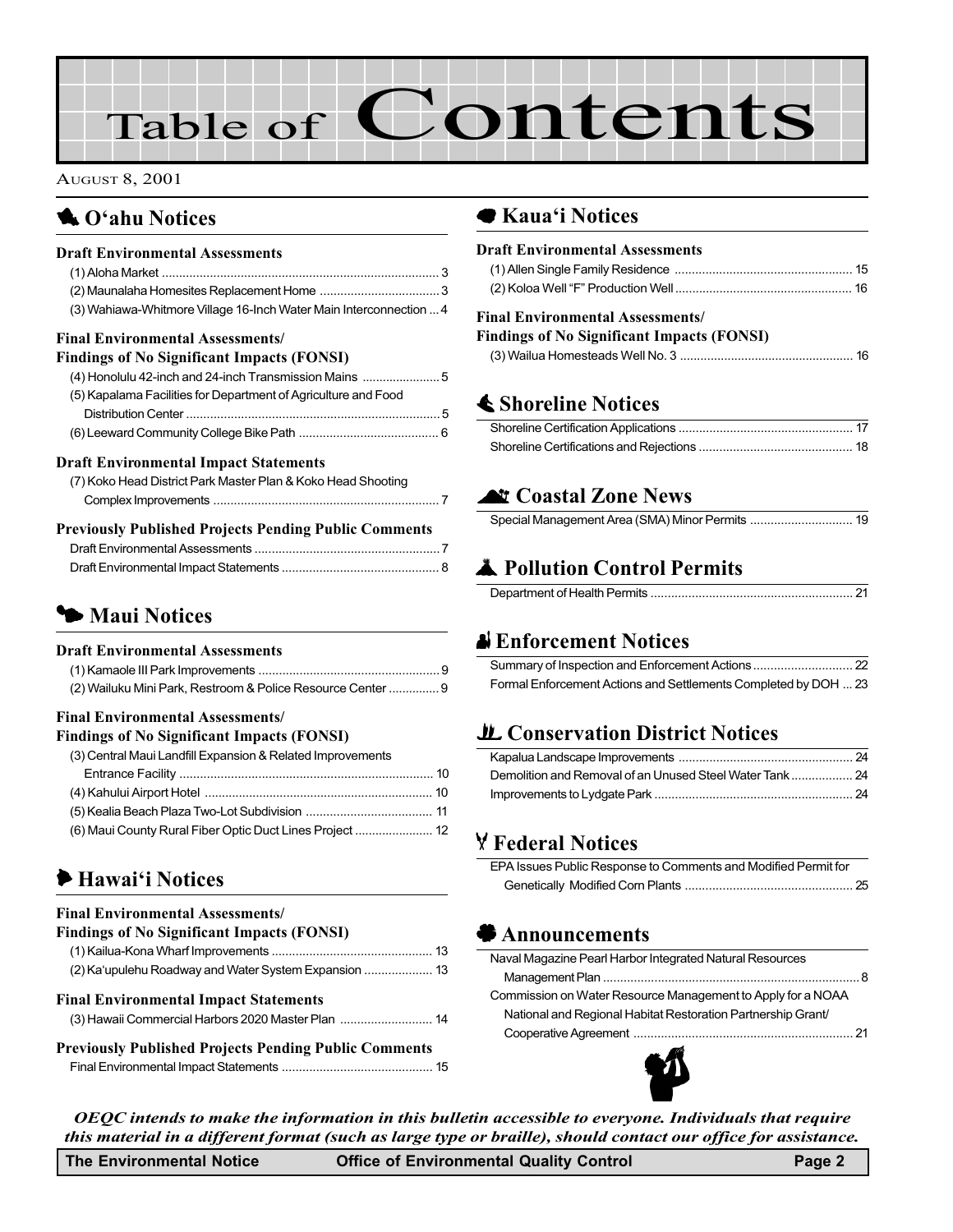### <span id="page-2-0"></span>Draft Environmental **Assessments**

### 1 (1) Aloha Market

| District:             | 'Ewa                                        |
|-----------------------|---------------------------------------------|
| TMK:                  | $9 - 9 - 03:68$                             |
| Applicant:            | Lani Properties                             |
|                       | 50 South Beretania Street, C203             |
|                       | Honolulu, Hawai'i 96813                     |
|                       | Contact: Warren Ho (521-0081)               |
|                       | <b>Approving Agency/Accepting</b>           |
| <b>Authority:</b>     | City and County of Honolulu                 |
|                       | Department of Planning and Permitting       |
|                       | 650 South King Street                       |
|                       | Honolulu, Hawai'i 96813                     |
|                       | Contact: Rob Reed (523-4402)                |
| Consultant:           | Group 70 International, Inc.                |
|                       | 925 Bethel Street, 5 <sup>th</sup> Floor    |
|                       | Honolulu, Hawai'i 96813                     |
|                       | Contact: George Atta (523-5866)             |
| <b>Public Comment</b> |                                             |
| Deadline:             | September 7, 2001                           |
| Status:               | DEA First Notice pending public comment.    |
|                       | Address comments to the applicant with      |
|                       | copies to the approving agency or accepting |
|                       | authority, the consultant and OEQC.         |
| <b>Permits</b>        |                                             |
| Required:             | Change of Zoning                            |
|                       |                                             |

The landowner proposes to build a three story 24-hour commercial establishment with a parking lot and access road on a 32,181 square foot lot. The proposed uses of the commercial establishment include: a neighborhood convenience store, deli/take-out counter, outdoor patio area with tables and chairs, police work station, restrooms, third floor observation deck, and storage space. There will be additional tenant space for either a retail shop or museum.

Improvements also include redesigning roadway circulation to support the neighboring community and Aloha Stadium activities. The project will construct a right-turn access to Kohomua Street from northbound Kamehameha Highway.

AUGUST 8, 2001  $6 - 1$ 7 3 4  $\frac{5}{3}$  2

O'ahu Notices

The property is located along Kamehameha Highway near Aloha Stadium and the U.S.S. Arizona Memorial. In addition, there are several housing complexes located near the project site. The center is intended to support the neighboring community and Aloha Stadium activities with convenient retail services. The project site is currently a vacant unimproved lot located in an area zoned R-5. The property is used for several purposes including a construction staging area for equipment and materials, an egress route connecting Kohomua Street to Kamehameha Highway, and overflow parking during Aloha Stadium events. The proposed project will require a zone change from R-5 to B-2 and an amendment to the Primary Urban Center Development Plan Land Use Map.

### 1 (2) Maunalaha Homesites Replacement Home

| Honolulu                                 |
|------------------------------------------|
| $2 - 5 - 24 - 06$                        |
| Joslyn Ka'awa                            |
| 2401 Maunalaha                           |
| Honolulu, Hawai'i 96822                  |
| Contact: Joslyn Ka'awa (941-1041)        |
| <b>Approving Agency/Accepting</b>        |
| Department of Land and Natural Resources |
| 1151 Punchbowl Street                    |
| Honolulu, Hawai'i 96813                  |
| Contact: Samuel Lemmo (587-0381)         |
|                                          |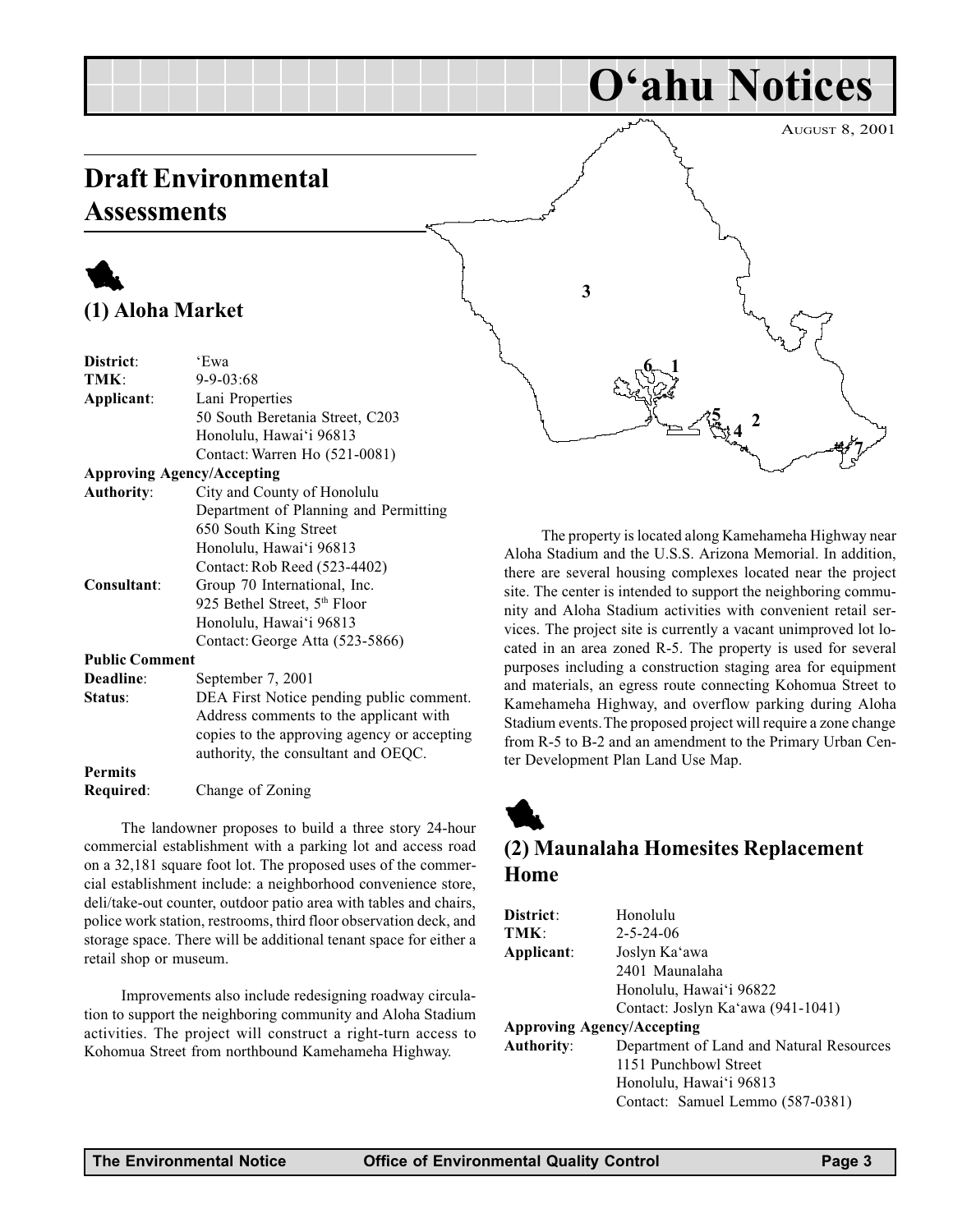<span id="page-3-0"></span>AUGUST 8, 2001

| Consultant:           | Honolulu Habitat for Humanity                    | <b>Approving Agency/Accepting</b> |                                             |  |
|-----------------------|--------------------------------------------------|-----------------------------------|---------------------------------------------|--|
|                       | 2728 Huapala                                     | <b>Authority:</b>                 | City and County of Honolulu                 |  |
|                       | Honolulu, Hawai'i 96822                          |                                   | Board of Water Supply                       |  |
|                       | Contact: Jose Villa (988-9339)                   |                                   | 630 South Beretania Street                  |  |
| <b>Public Comment</b> |                                                  |                                   | Honolulu, Hawai'i 96843                     |  |
| Deadline:             | September 7, 2001                                |                                   | Contact: Clifford Jamile (527-6180)         |  |
| Status:               | DEA First Notice pending public                  | Consultant:                       | Engineering Concepts, Inc.                  |  |
|                       | comment. Address comments to the                 |                                   | 1150 South King Street, Suite 700           |  |
|                       | applicant with copies to the approving           |                                   | Honolulu, Hawai'i 96814                     |  |
|                       | agency or accepting authority, the               |                                   | Contact: Kenneth Ishizaki (591-8820)        |  |
|                       | consultant and OEQC.                             |                                   | <b>Public Comment</b>                       |  |
| <b>Permits</b>        |                                                  | Deadline:                         | September 7, 2001                           |  |
| Required:             | CDUA, Demolition, Building                       | Status:                           | DEA First Notice pending public comment.    |  |
|                       |                                                  |                                   | Address comments to the applicant with      |  |
|                       | DLNR's Land Division is reviewing an application |                                   | copies to the approving agency or accepting |  |

DLNR's Land Division is reviewing an application for a single family replacement home on lot 26 of the Maunalaha Homesites. The Maunalaha Homesites area of 30 lots comprises roughly 15 acres located about ½ mile north of Punahou School in the Makiki district of Honolulu. Lot 26, 0.36 acres (about 15,682 SF), is leased State land, zoned "conservation district, sub-zone R". This lot is not within the county "special management area."

An attachment to the CDUA discloses the 3-bedroom replacement home to be 1084 square feet. The home will replace the existing termite damaged home, and will improve the neighborhood. There will be no change in the contour of the site.

The anticipated conclusion from the Draft EA is that the construction of the replacement home and subsequent continuation of residential use is compatible with the objectives of the "conservation district sub-zone R" and that there will be no degradation of the physical or socioeconomic environment.

## 1

### (3) Wahiawa-Whitmore Village 16- Inch Water Main Interconnection

District: Wahiawa TMK: 7-1-2:4 & 18; 7-1-3; 7-1-4: and 7-1-10 Applicant: City and County of Honolulu Board of Water Supply 630 South Beretania Street Honolulu, Hawai'i 96843 Contact: Keith Ishinaga (527-5245)

# copies to the approving agency or accepting authority, the consultant and OEQC. Permits Sec. 404, Sec. 401 WQC, CZM, SCAP, Required: NPDES The City and County of Honolulu Board of Water Supply

(BWS) proposes to construct a 16-inch water main to provide a second interconnection between the municipal water systems serving the communities of Wahiawa and Whitmore Village in central O'ahu. The two ends of the proposed water main will be constructed within existing public roads in Wahiawa and Whitmore Village, while the central portion located between Clark Street in Wahiawa and Uwalu Circle in Whitmore Village will be located within undeveloped private lands. The proposed alignment encompasses a total of 3,200 linear feet.

Approximately 190 feet of water line will be laid across Wahiawa Reservoir and in trenches adjacent to the reservoir requiring excavation below the groundwater table. Use of ductile iron ball joint pipe is proposed for these portions of the pipeline. Ball joint pipe provides a strong, flexible joint without bolts that is well suited for underwater installations. Use of ball joint pipe would also allow the water main to rest on the reservoir bottom, eliminating the need to trench the reservoir invert. Use of ball joint pipe in the trenches on both banks enables laying the pipe in wet conditions, without dewatering.

 Construction-related impacts include increased dust, noise, traffic and soil erosion potential. No long term negative impacts are anticipated.

The proposed project is scheduled for construction in late 2002, with the actual start date dependent on acquisition of the required permits and approvals. Construction is estimated to last 16 months, including approximately five months to cross Wahiawa Reservoir. The estimated construction cost for the project is \$1.3 million, to be funded by the BWS.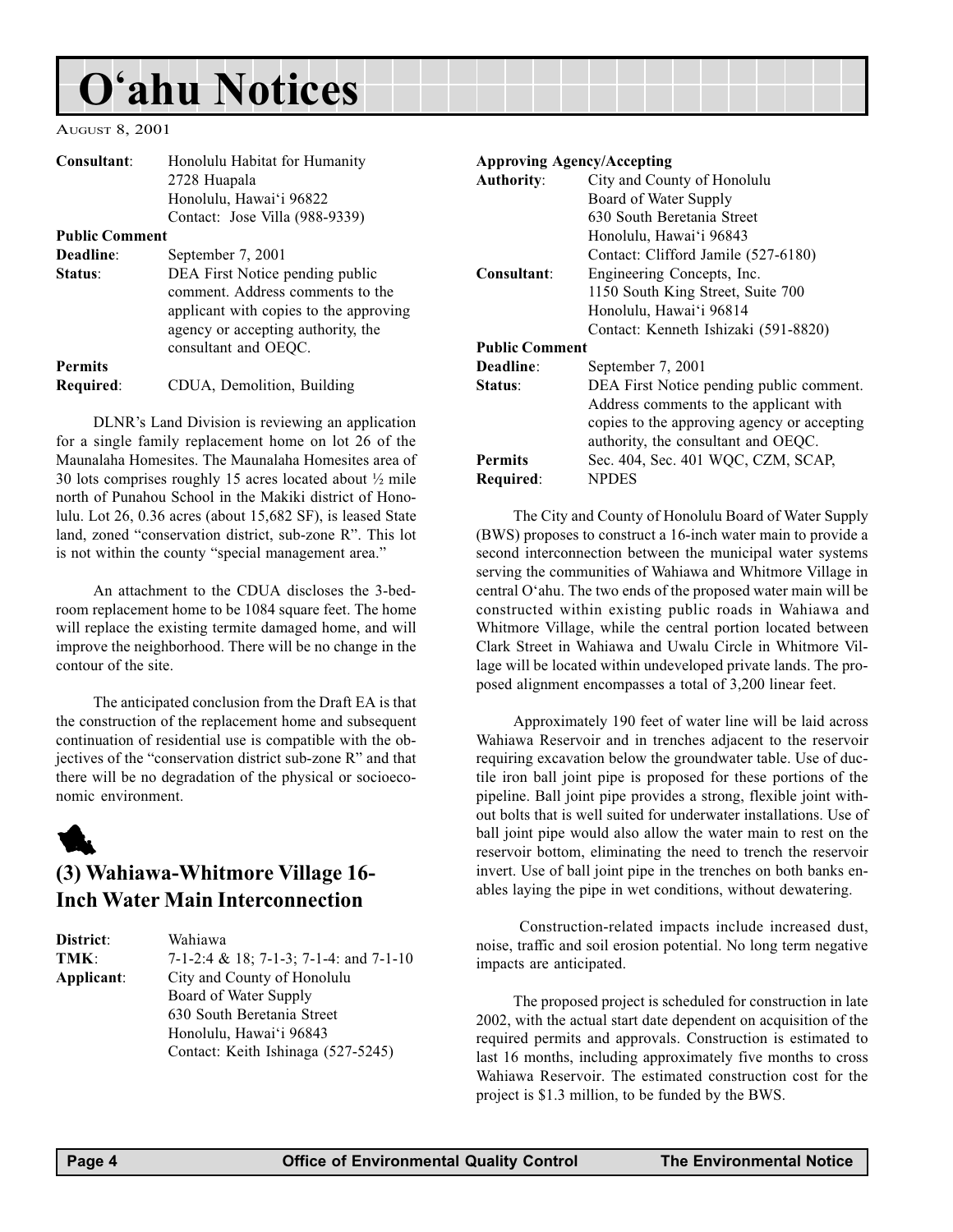#### AUGUST 8, 2001

## <span id="page-4-0"></span>Final Environmental Assessments/Findings of No Significant Impacts (FONSI)



### (4) Honolulu 42-inch and 24-inch Transmission Mains

| District:         | Honolulu                                        |
|-------------------|-------------------------------------------------|
| TMK:              | Vicinity of 1-7-29, 27, 26, 6; 2-1-4, 8, 9, 19, |
|                   | 35, 37; 2-1-36, 41; 2-3-25; 2-4-02, 3, 4, 5,    |
|                   | 6; 2-8-1, 3, 4, 5, 6, 7, 23, 29; 3-3            |
| Applicant:        | City and County of Honolulu                     |
|                   | Board of Water Supply                           |
|                   | 630 South Beretania Street                      |
|                   | Honolulu, Hawai'i 96843                         |
|                   | Contact: George Kuo (527-5235)                  |
|                   | <b>Approving Agency/Accepting</b>               |
| <b>Authority:</b> | City and County of Honolulu                     |
|                   | Board of Water Supply                           |
|                   | 630 South Beretania Street                      |
|                   | Honolulu, Hawai'i 96843                         |
|                   | Contact: Clifford Jamile (527-6180)             |
| Consultant:       | Marc M. Siah & Associates, Inc.                 |
|                   | 810 Richards Street, Suite 888                  |
|                   | Honolulu, Hawai'i 96813                         |
|                   | Contact: Mr. Kelly Chuck (538-7180)             |
| Status:           | FEA/FONSI issued, project may proceed.          |
| <b>Permits</b>    | SCAP; Sec. 401 WQC; NPDES; Dewater              |
| Required:         | ing; Building; Grading; Noise; Trenching        |
|                   |                                                 |

The Honolulu Board of Water Supply (BWS) proposes to install approximately 23,000 linear feet of 42-inch and 24-inch transmission mains within State and City right-of-ways. The proposed revised route is along Vineyard Boulevard from Liliha Street to Punchbowl Street, along Punchbowl Street to Beretania Street, along Beretania Street to the proposed Beretania Booster Station, along Beretania Street to Victoria Street, along Victoria Street to King Street, along King Street to Isenberg Street, along Isenberg Street to Coyne Street, along Coyne Street to University Avenue, along University Avenue to Dole Street, along Dole Street to the Wa'ahila 180 Reservoir. The Beretania Booster Station will also be incorporated into the proposed transmission system.

The new transmission main will stabilize the hydraulic grade line, which will increase efficiency by reducing pumping costs and maintenance requirements while ensuring continuity of service during maintenance and repair of the existing transmission mains.

The proposed main will be installed in phases to minimize traffic impacts. There are three stream crossings along the proposed alignment: Nu'uanu, Makiki and Manoa Stream. Construction work is anticipated to begin in 2002 and estimated to last 6 years. The estimated costs for the project are \$41,800,000 for the transmission mains and \$2,000,000 for the booster station.



### (5) Kapalama Facilities for Department of Agriculture and Food Distribution Center

| District:                         | Honolulu                               |
|-----------------------------------|----------------------------------------|
| TMK:                              | $1 - 2 - 25$ : 11                      |
| Applicant:                        | Department of Accounting and General   |
|                                   | Services                               |
|                                   | 1151 Punchbowl Street, Room 430        |
|                                   | Honolulu, Hawai'i 96813                |
|                                   | Contact: Brian Isa (586-0484)          |
| <b>Approving Agency/Accepting</b> |                                        |
| <b>Authority:</b>                 | Same as above.                         |
| Consultant:                       | R.M. Towill Corporation                |
|                                   | 420 Waiakamilo Road, Suite 411         |
|                                   | Honolulu, Hawai'i 96817-4941           |
|                                   | Contact: Chester Koga (842-1133)       |
| Status:                           | FEA/FONSI issued, project may proceed. |
| <b>Permits</b>                    | NPDES, building, sewer connection,     |
| Required:                         | demolition                             |

The State Department of Accounting and General Services (DAGS) proposes to develop facilities in Kapalama for the Department of Agriculture (DOA) and for a Food Distribution Center. The proposed site is the former Kapalama Military Reservation (KMR).

The DOA and Produce Center Development, Ltd. (PCDL) currently has facilities in the Kaka'ako area. They need to relocate out of Kaka'ako to allow the re-development of the area to proceed. The DOA has selected the former Kapalama Military Reservation (KMR) site as the site for their new facilities. The relocation of the PCDL to Kapalama is anticipated but not a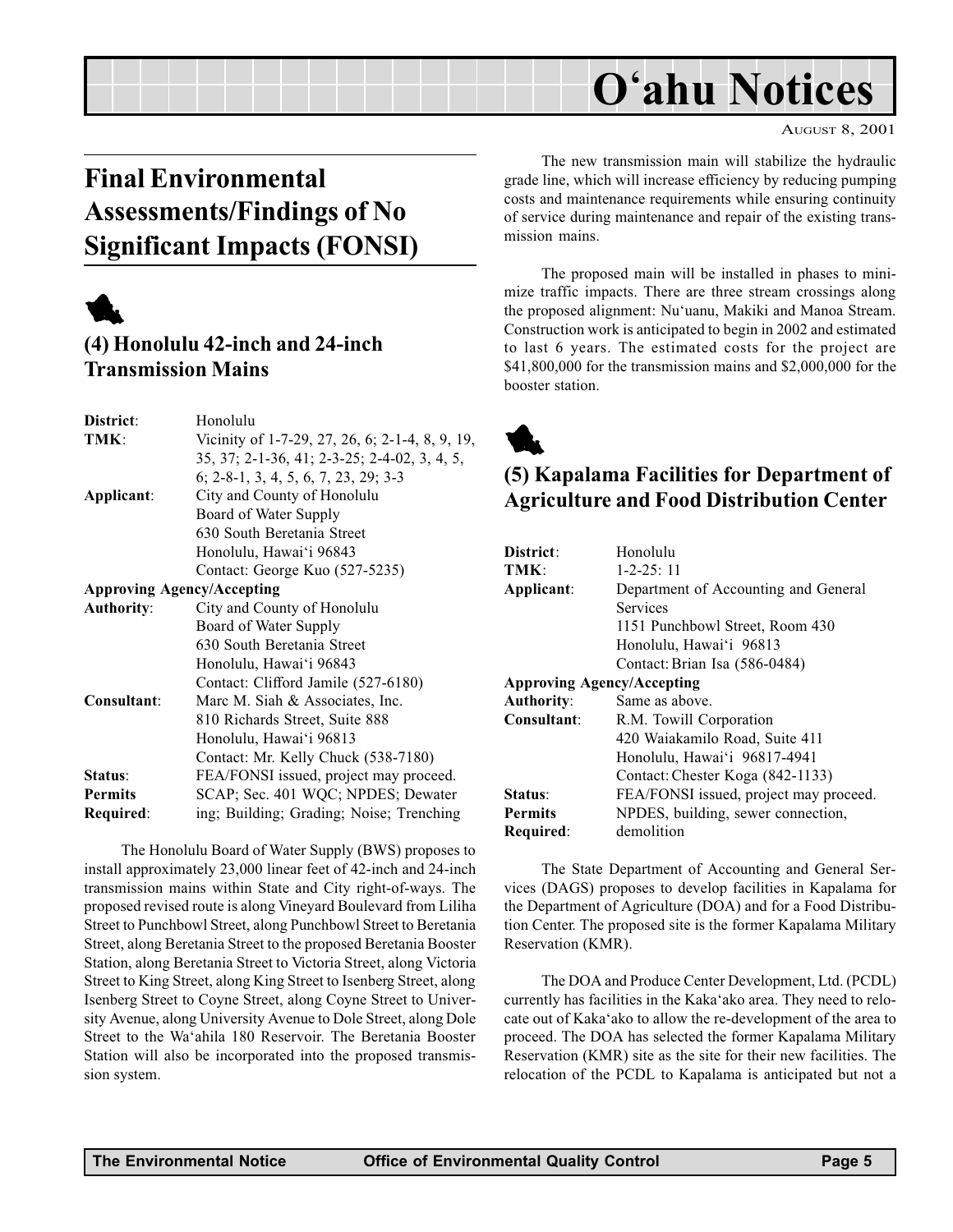<span id="page-5-0"></span>AUGUST 8, 2001

requirement for the development of the DOA's facilities. If the PCDL does not relocate to the FDC, the State's alternative would be to assign the site to other similar type of businesses or to businesses that are compatible to the existing site users, or for waterfront industrial users with similar infrastructure requirements.

The former KMR site has a total of about 32 acres. The proposed development will occupy about 14 of those acres. The former KMR site is in the vicinity of the Honolulu Harbor and is bounded by 'Auiki Street and Sand Island Access Road.

The former KMR site is State owned and currently occupied by tenants who have work related to the maritime industry. The tenants have permits issued by the Department of Transportation - Harbors Division (DOT-HD) and the permits are renewed month to month. The tenants have been notified of the need to vacate the site. The DOT-HD has provided assistance to the tenants by identifying alternative DOT-HD controlled sites for re-location.

The DOA's site will be about 4 acres in size and house the DOAs Measurement Standards Branch, Quality Assurance Division's Administration offices, and Plant Quarantine Branch. The DOA's site will have 2 main structures, a parking area, landscaping, and support buildings. Vehicle access to the site will be from 'Auiki Street. The 2 existing warehouse facilities will be demolished before construction is started. Prior to demolition, hazardous materials will be removed and properly disposed. The total cost to develop the DOA facilities is estimated to be about \$13,800,000.

The FDC site is about 10 acres in size and has 3 existing warehouses which may be rehabilitated or if determined that it is not feasible, the buildings may be demolished and reconstructed. Vehicle access to the site will be from Auiki Street. The total cost to develop the FDC facilities is estimated to be about \$2,000,000 (infrastructure improvements only).

The site is not in the SMA.



| <b>District</b> : |  |
|-------------------|--|
| TMK:              |  |

'Ewa 9-6-3: 39, 38 por., 48 por. and 9-4-08: 30 por.

| Applicant:     | City and County of Honolulu<br>Department of Transportation Services<br>711 Kapi'olani Boulevard<br>Honolulu, Hawai'i 96813 |
|----------------|-----------------------------------------------------------------------------------------------------------------------------|
|                | Contact: Mike Kikuchi (527-5026)                                                                                            |
|                | <b>Approving Agency/Accepting</b>                                                                                           |
| Authority:     | Same as above.                                                                                                              |
| Consultant:    | Kimura International, Inc.                                                                                                  |
|                | 1600 Kapi'olani Boulevard, Suite 1610                                                                                       |
|                | Honolulu, Hawai'i 96814                                                                                                     |
|                | Contact: Glenn Kimura (944-8848)                                                                                            |
| Status:        | FEA/FONSI issued, project may proceed.                                                                                      |
| <b>Permits</b> |                                                                                                                             |
| Required:      | <b>SMA, NPDES NOI</b>                                                                                                       |

The Department of Transportation Services (DTS) of the City and County of Honolulu proposes to construct a 3,690-foot bike path in two phases. The bike path would connect the existing Pearl Harbor Historic Trail with Leeward Community College (LCC). The 1999 Honolulu Bicycle Master Plan identified this segment as a Priority One, College Access Project No. 28. It is being implemented as a vision project initiated by the 'Aiea/ Pearl City Vision Team. Phase I has been submitted for funding in the City's FY2000 budget cycle.

The proposed alignment starts from the Pearl Harbor Trail and runs along the privately owned Waiawa Road, makai of LCC. Phase I measures 1,750 feet and includes the entryway to the college. Phase II is 1,940 feet long and ends where Waiawa Road becomes a public roadway.

Land under the alignment is owned by Kamehameha Schools, Okada Trucking Co., and the State of Hawai'i.

The bike path will be paved with asphaltic concrete. Other improvements include CMU retaining walls, fencing, rails, striping, and signage. No lights will be installed. Environmental impacts are limited to temporary construction-related noise, dust, and soil erosion. With use of best management practices during construction, the impacts are not judged to be significant. The alignment does not traverse any stream, wetland, or undisturbed environment.

Long-term impacts are expected to be positive. The bike path will expand choices in modes of transportation and access to the campus. Bicyclists who now travel on busy, high-speed highways would have an alternative route. The path expands the network of bikeways for recreational cyclists and provides shoreline access for LCC students and faculty.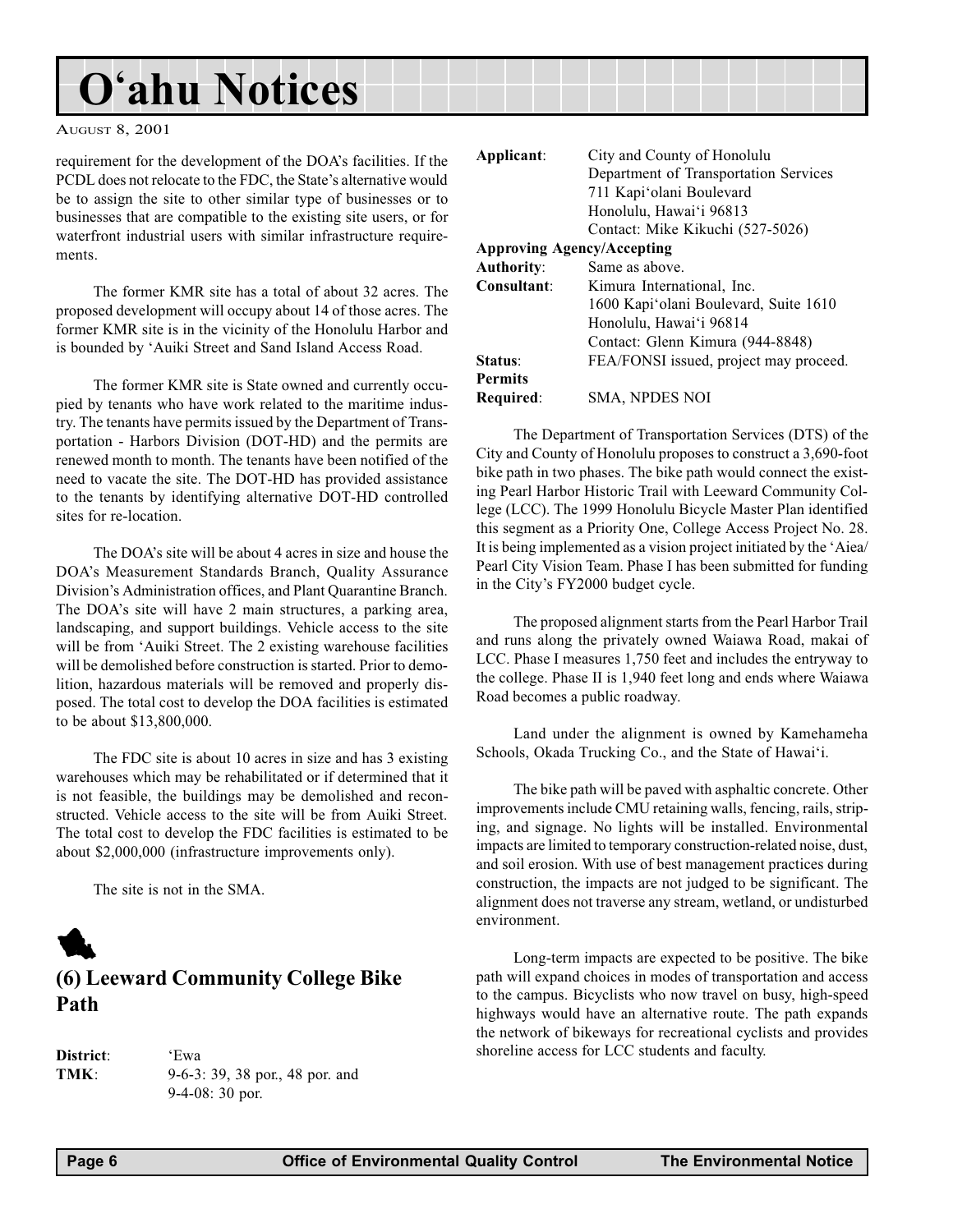#### AUGUST 8, 2001

## <span id="page-6-0"></span>Draft Environmental Impact **Statements**



### (7) Koko Head District Park Master Plan & Koko Head Shooting Complex Improvements

| District:             | Honolulu                                    |
|-----------------------|---------------------------------------------|
| TMK:                  | 3-9-12: por. 1 and 10                       |
| Applicant:            | City and County of Honolulu                 |
|                       | Department of Design and Construction       |
|                       | 650 South King Street                       |
|                       | Honolulu, Hawai'i 96813                     |
|                       | Contact: Stanford Kuroda (523-4755)         |
|                       | <b>Approving Agency/Accepting</b>           |
| <b>Authority:</b>     | City and County of Honolulu                 |
|                       | Department of Planning and Permitting       |
|                       | 650 South King Street                       |
|                       | Honolulu, Hawai'i 96813                     |
|                       | Contact: Steve Tagawa (523-4817)            |
| Consultant:           | Group 70 International, Inc.                |
|                       | 925 Bethel Street, 5th Floor                |
|                       | Honolulu, Hawai'i 96813                     |
|                       | Contact: Jeffery Overton (523-5866 x104)    |
| <b>Public Comment</b> |                                             |
| Deadline:             | September 22, 2001                          |
| Status:               | DEIS First Notice pending public comment.   |
|                       | Address comments to the applicant with      |
|                       | copies to the approving agency or accepting |
|                       | authority, the consultant and OEQC.         |
| <b>Permits</b>        |                                             |
| Required:             | SMA, CDUP                                   |

The City and County of Honolulu is preparing to expand recreational facilities at the Koko Head District Park and improve safety conditions at the Koko Head Shooting Complex.

 Koko Head District Park currently provides active recreational activities including baseball, softball, tennis, basketball, volleyball, meetings, aerobics, arts and crafts. The City's Department of Parks and Recreation finalized the Koko Head District Park Master Plan in May 2001. To meet growing demands in the Hawai'i Kai community, the Koko Head District Park Master Plan recommends incorporating the former Job Corps site into the District Park in order to provide opportunities to expand recreational facilities. New facilities proposed include picnic areas, soccer and multi-purpose fields, full-size baseball

field with lights for nighttime play, in-line hockey skating rink, walking paths, super playground, tot lot, teen center, additional tennis courts, skate park, and a 50-meter sized pool. The Master Plan also includes a new road through the former Job Corps site and additional parking for vehicles and bicycles.

These Master Plan improvements provide a 10-year time frame for implementation. Phase I within 3-4 years, Phase II from 5-8 years, and Phase III within 9 years and beyond.

Koko Head Shooting Complex is presently in active use as an outdoor target shooting range and currently supports the following facilities: Pistol, rifle and metallic silhouette ranges, skeet range, trap and an action pistol range, three comfort stations, paved and grass parking. The proposed improvements at the Koko Head Shooting Complex involve: Design and construction of a baffling system to the pistol, rifle and metallic silhouette ranges; Site clearance and grading for a new archery range; Grading and paving for new additional parking spaces. In addition to the target range improvements, accessory improvements include improving the Range Master's Office and residence, adding property fencing and signage. In addition, as part of the safety improvements, access into Koko Head District Park from Kalaniana'ole Highway will be eliminated. Primary access to the District Park will continue along 'Anapalau and Kaumakani Streets.

The proposed shooting complex improvements are planned to be implemented as soon as the SMA, CDUP and various approvals are obtained and funding is available.

## Previously Published Projects Pending Public Comments

### Draft Environmental Assessments

### **1 Kaiona Beach Park Canoe Halau**

| Applicant:                        | City and County of Honolulu<br>Department of Design and Construction |
|-----------------------------------|----------------------------------------------------------------------|
|                                   | 650 S. King Street                                                   |
|                                   | Honolulu, Hawai'i 96813                                              |
|                                   | Contact: Wesley Obata (523-4783)                                     |
| <b>Approving Agency/Accepting</b> |                                                                      |
| <b>Authority:</b>                 | City and County of Honolulu                                          |
|                                   | Department of Planning and Permitting                                |
|                                   | 650 S. King Street                                                   |
|                                   | Honolulu, Hawai'i 96813                                              |
|                                   | Contact: Dana Teramoto (523-4648)                                    |
| <b>Public Comment</b>             |                                                                      |
| Deadline:                         | August 22, 2001                                                      |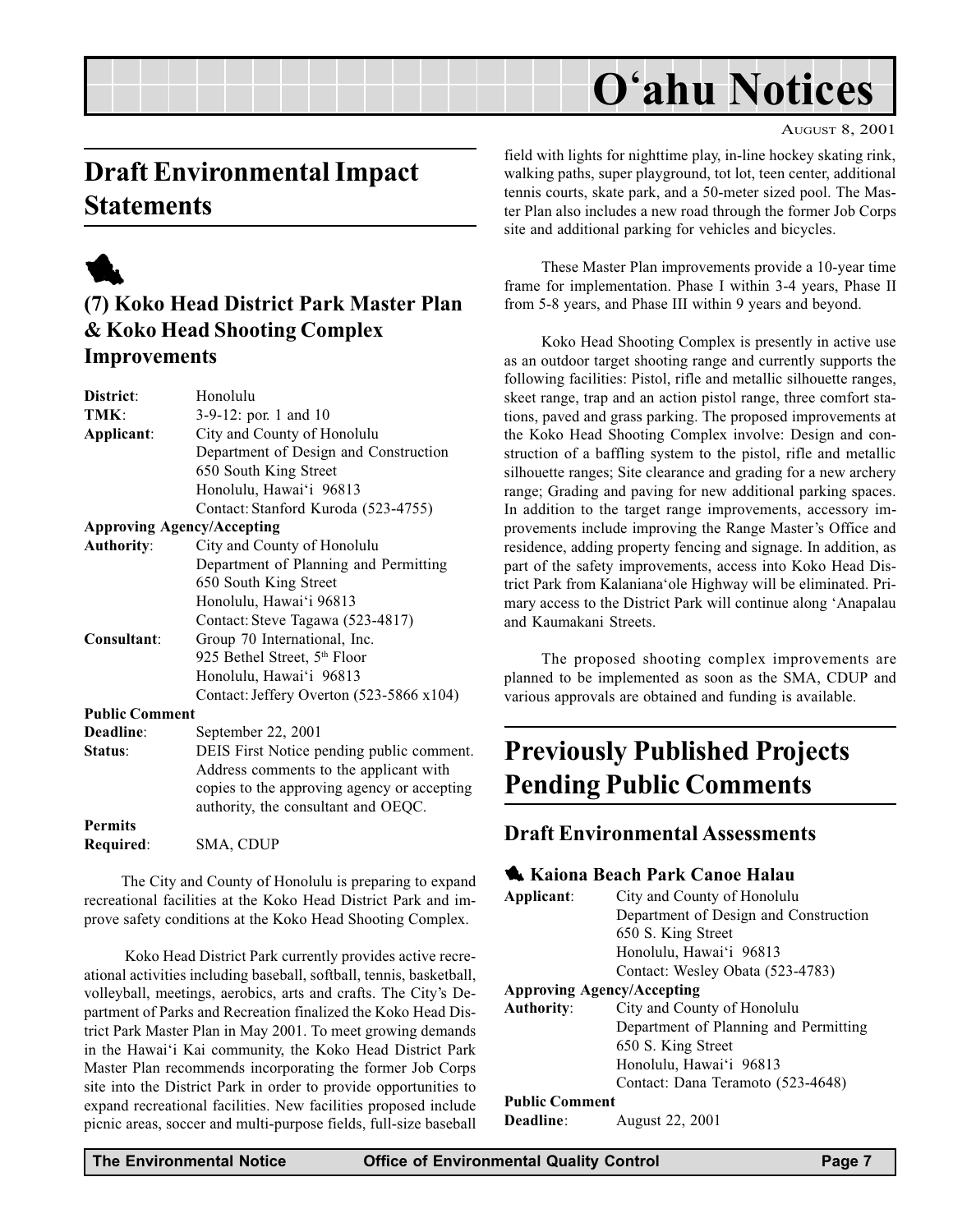<span id="page-7-0"></span>AUGUST 8, 2001

#### **1** Stadium Bowl-O-Drome

Deadline: August 22, 2001

Applicant: Department of Hawaiian Home Lands 1099 Alakea Street, Suite 2000 Honolulu, Hawai'i 96813 Contact: Ray Soon (586-3840) Approving Agency/Accepting Authority: Same as above. Public Comment Deadline: August 22, 2001 We Village Park Connector Road Applicant: City and County of Honolulu Department of Design and Construction 650 South King Street, 11th Floor Honolulu, Hawai'i 96813 Contact: Harold Sato (527-6244) Approving Agency/Accepting Authority: City and County of Honolulu Department of Design and Construction 650 South King Street, 11th Floor Honolulu, Hawai'i 96813 Contact: Harold Sato (527-6244) Public Comment

### Draft Environmental Impact Statements

#### **Waikikian Development Plan**

Applicant: Hilton Hotels Corporation 2005 Kalia Road Honolulu, Hawai'i 96815 Contact: Daniel Dinell (942-2345) Approving Agency/Accepting Authority: City and County of Honolulu Department of Planning and Permitting 650 South King Street Honolulu, Hawai'i 96813 Contact: Anthony Ching (527-5833)

#### Public Comment

Deadline: September 6, 2001

#### Naval Magazine Pearl Harbor Integrated Natural Resources Management Plan

The Department of the Navy, pursuant to Section 2905(d) of Sikes Act Improvement Act (SAIA) of 1997 (P.L. 105-85), wishes to announce that a draft Integrated Natural Resources Management Plan (INRMP) for Naval Magazine Pearl Harbor (NAVMAG PH) is available for community review and comment. Copies of the INRMP have been placed at the following libraries: Hawaii State (Main) Library at 478 S. King Street, Ewa Beach Public & School Library 91-950 North Road, Pearl City Public Library 1138 Waimano Home Road, Waianae Public Library 85-625 Farrington Highway, and Waipahu Public Library 94-275 Mokuola Street. The comment period will end on August 31, 2001.

The NAVMAG PH INRMP is a strategy for the management, conservation, and rehabilitation of natural resources on Navy lands controlled by the activity. The plan has a 10-year planning horizon and is tailored to be implemented while still supporting the activity's military mission. The document includes plans for land management, fish and wildlife management, forestry management, and outdoor recreation at the three installations that come under NAVMAG PH. The study area of this INRMP includes each of the three branches under NAVMAG PH: Lualualei Branch in Waianae; West Loch Branch, including parts of Waipio Peninsula; and Waikele Branch, which is currently vacant and not in use. As specified by SAIA, the INRMP is being prepared in cooperation with the U.S. Fish and Wildlife Service (USFWS) and the Hawaii Department of Land and Natural Resources (DLNR). Other federal and state agencies have participated in the development of this INRMP. The plan will be used by activity personnel to guide and prioritize natural resources actions and projects at the installations.

Written comments should be postmarked by the last day of the comment period (see above) and mailed to: Commander, Pacific Division, Naval Facilities Engineering Command, 258 Makalapa Drive, Suite 100, Pearl Harbor, HI 96860-3134, Attn: Mr. Gary Kasaoka (PLN231GK). Alternative means of submitting comments are by facsimile transmission at 474-5909 and by e-mail to: KasaokaGS@efdpac.navfac.navy.mil. Any questions, please call 471-9338.

**1**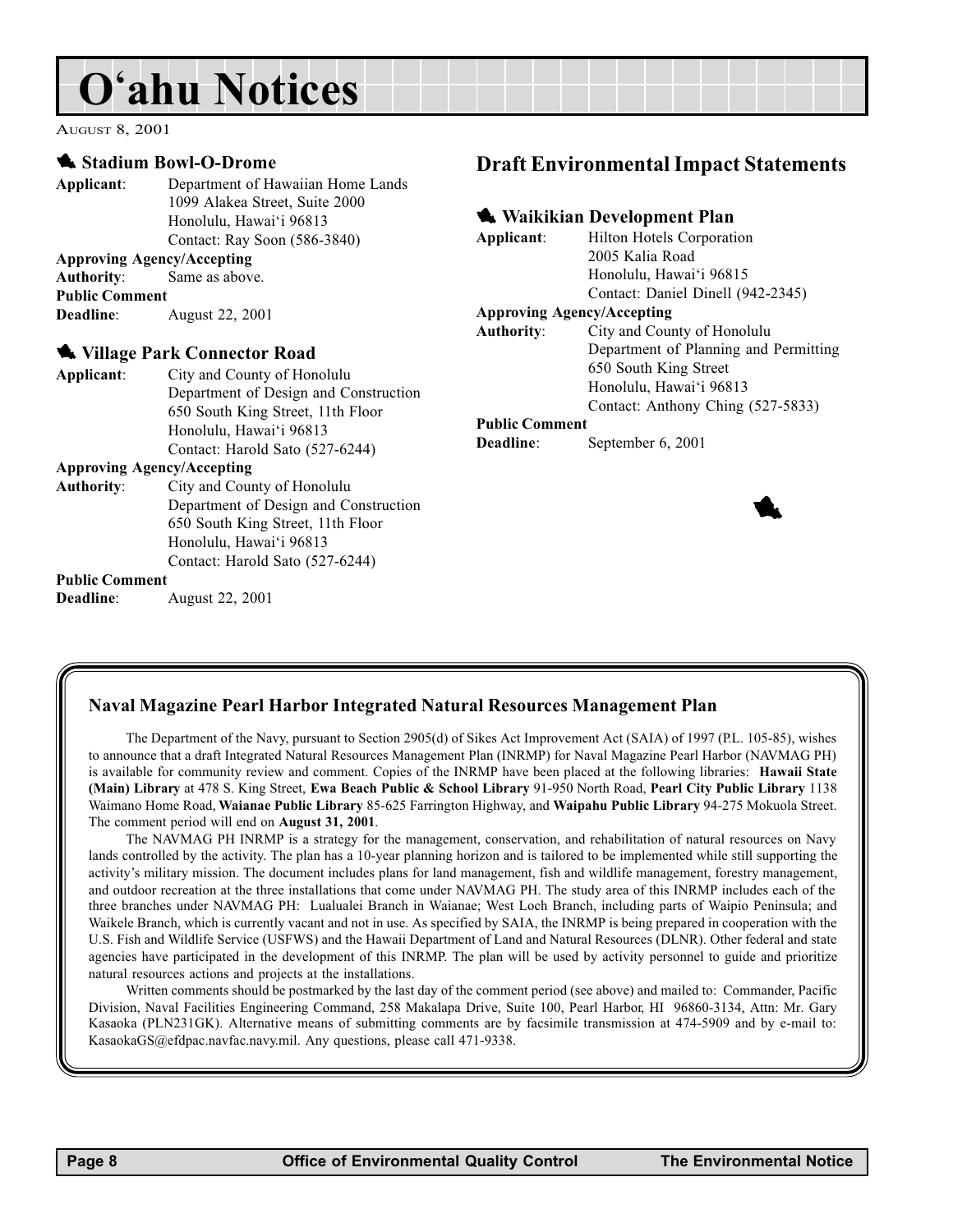# Maui Notices

AUGUST 8, 2001

<span id="page-8-0"></span>

| Deadline:      | September 7, 2001                        |
|----------------|------------------------------------------|
| Status:        | DEA First Notice pending public comment. |
|                | Address comments to the applicant with   |
|                | copies to the consultant and OEOC.       |
| <b>Permits</b> |                                          |
|                |                                          |

Required: SMA, Grading, Building, Driveway, ROW

The proposed project is expanding existing Kama'ole III Park located in Kihei, Maui, Hawai'i. The 5.35 acre parcel lies between the existing Kamaole Beach Park III on the north, South Kihei Road on the east, the Kihei Boat Ramp on the south and ocean on the west. The parcel has been designated as Lot 1 of the Kihei Boat Launching Ramp Subdivision. This project consists of constructing a parking lot with approximately 50 stalls including accessible parking stalls, comfort station, outdoor shower, picnic tables, grills, pavilion, landscaping and irrigation. Most of the lot has been grassed and already considered as part of the park except that landscape irrigation is done manually. The shoreline is rocky except at the north end where approximately 60 feet of sandy beach occurs.

The park will be designed primarily for passive activity maintaining the large grass area. Shade trees will be placed along the parking lot in accordance with Maui County off-street parking requirements. Work along the shoreline will mainly



### (2) Wailuku Mini Park, Restroom & Police Resource Center

| District:                         | Wailuku                                  |
|-----------------------------------|------------------------------------------|
| TMK:                              | 3-4-012:022                              |
| Applicant:                        | County of Maui                           |
|                                   | Department of Parks and Recreation       |
|                                   | 1580-C Ka'ahumanu Avenue                 |
|                                   | Wailuku, Hawai'i 96793                   |
|                                   | Contact: Patrick Matsui (270-7387)       |
| <b>Approving Agency/Accepting</b> |                                          |
| <b>Authority:</b>                 | Same as above.                           |
| <b>Public Comment</b>             |                                          |
| Deadline:                         | September 7, 2001                        |
| Status:                           | DEA First Notice pending public comment. |
|                                   | Address comments to the applicant with a |
|                                   | copy to OEOC.                            |
| <b>Permits</b>                    |                                          |
| Required:                         | Grading, building                        |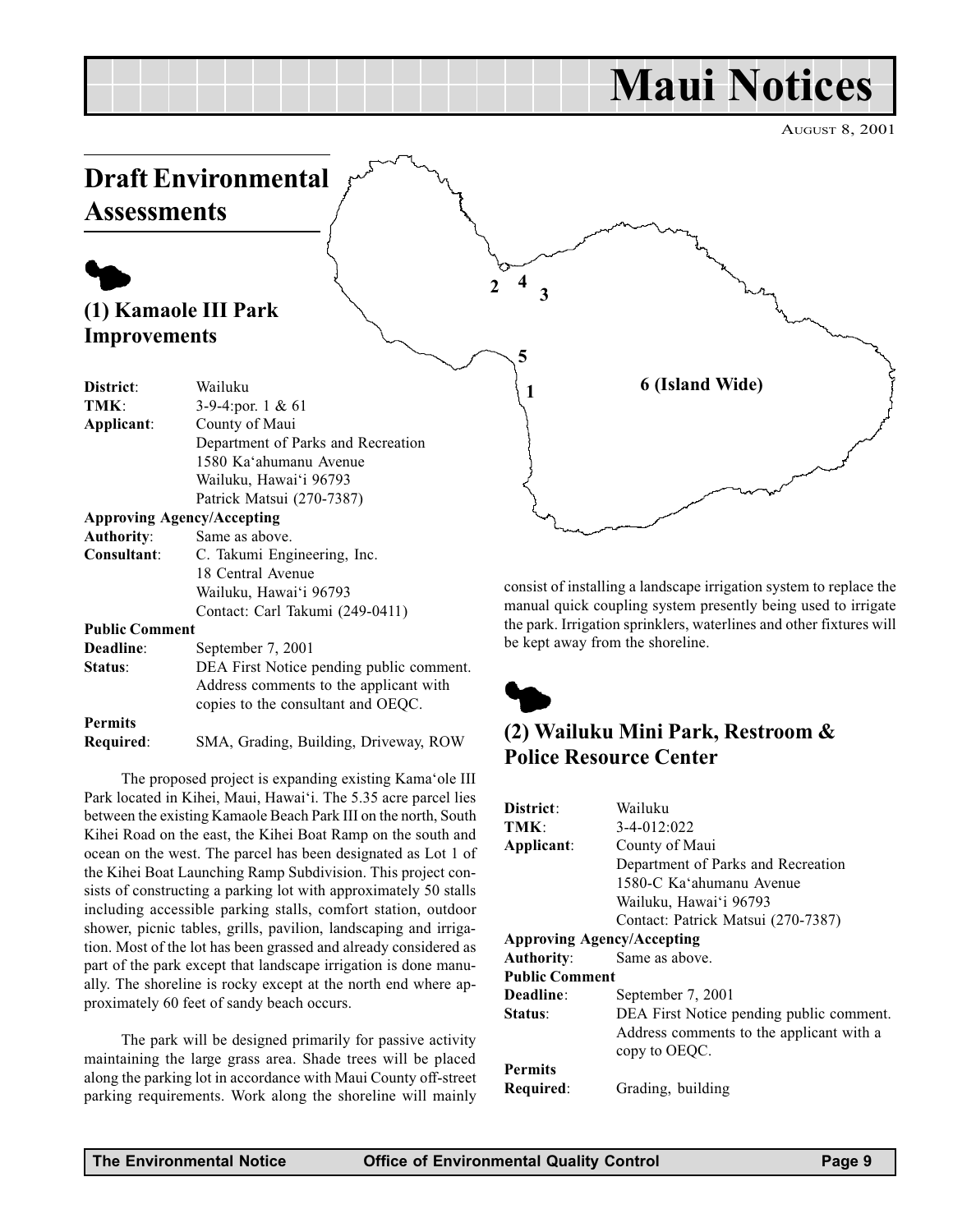# <span id="page-9-0"></span>Maui Notices

#### AUGUST 8, 2001

The subject property is located in Wailuku on Market Street on the Island of Maui and contains a total area of 42,371 sq.ft. Structures on the site include the historic Iao Theater and a vacant office building.

The proposed action involves the construction of a park consisting of 10,000 sq. ft., landscaping, hard surface and irrigation, a public restroom and a police resource center.

Wailuku is deficient in open space park facilities, public restrooms and a police presence. The project will provide needed park area for social activities and general beautification, a restroom for general public use and a facility which will allow county police officers to maintain a presence in the area.

The project is also an integral part of the overall Wailuku revitalization effort and is in direct response to concerns expressed by the local community for such facilities.

## Final Environmental Assessments/Findings of No Significant Impacts (FONSI)



### (3) Central Maui Landfill Expansion & Related Improvements Entrance Facility

| District:                         | Wailuku                                |
|-----------------------------------|----------------------------------------|
| TMK:                              | $3 - 8 - 003:25$                       |
| Applicant:                        | County of Maui                         |
|                                   | Department of Public Works & Waste     |
|                                   | Management                             |
|                                   | 200 South High Street                  |
|                                   | Wailuku, Hawai'i 96793                 |
|                                   | Contact: Elaine Baker (270-7872)       |
| <b>Approving Agency/Accepting</b> |                                        |
| <b>Authority:</b>                 | Same as above.                         |
| Consultant:                       | R.M. Towill Corp.                      |
|                                   | 420 Waiakamilo Road, Suite 411         |
|                                   | Honolulu, Hawai'i 96817                |
|                                   | Contact: Greg Hiyakumoto (842-1133)    |
| Status:                           | FEA/FONSI issued, project may proceed. |
| <b>Permits</b>                    |                                        |
| Required:                         | LUC Special Use, Building, Grading     |

The applicant, the County of Maui, Department of Public Works and Waste Management, proposes to construct an entrance facility to the Central Maui Landfill expansion and related improvements in Pu'unene, Maui, Hawai'i.

The entrance facility will occupy approximately 5.3 acres on TMK: (2) 3-8-003:25 on the northwest corner portion of the 29.34 acre landfill parcel, Phase IV, which is designated for use as landfill in the Environmental Impact Statement accepted by the County in April 1996. The entrance facility will provide direct access to the Phase IV landfill expansion from Pulehu Road.

Related landfill improvements involve liner details, leachate, landfill gas, and stormwater management for the entire expansion site which occupies 90 acres as Phase IV, Phase V currently quarried by Ameron, and Phase VI, currently cultivated in sugarcane by Hawaiian Commercial and Sugar Company and to be quarried by Ameron in the future.

The proposed entrance facility includes an entry road, a perimeter road configured as a one-way loop, self-haul recycling area, self-haul disposal area, reuse center for materials exchange, scale and scale house, office and employee facility, wash slab, and water, septic, power infrastructure. The entrance facility will provide residents and small commercial customers an opportunity to recycle as well as dispose of their refuse away from the landfill working face. They will dispose of refuse in compactors and recycle in bins and roll-off containers. These areas will be monitored so that waste can be screened. Only commercial customers and County trucks will dispose at the working face which can be kept to minimal size for better litter control. Fencing will secure the site and landscaping will provide a windbreak and visual barrier.



### (4) Kahului Airport Hotel

| District:                         | Kahului                       |  |
|-----------------------------------|-------------------------------|--|
| TMK:                              | $3 - 8 - 79$ :16 and 17       |  |
| Applicant:                        | A&B Properties, Inc.          |  |
|                                   | P.O. Box 3440                 |  |
|                                   | Honolulu, Hawai'i 96801-3440  |  |
|                                   | Contact: Dan Yasui (525-8449) |  |
| <b>Approving Agency/Accepting</b> |                               |  |
| <b>Authority:</b>                 | County of Maui                |  |
|                                   | Department of Planning        |  |
|                                   | 250 South High Street         |  |
|                                   | Wailuku, Hawai'i 96793        |  |
|                                   | Contact: John Min (270-7735)  |  |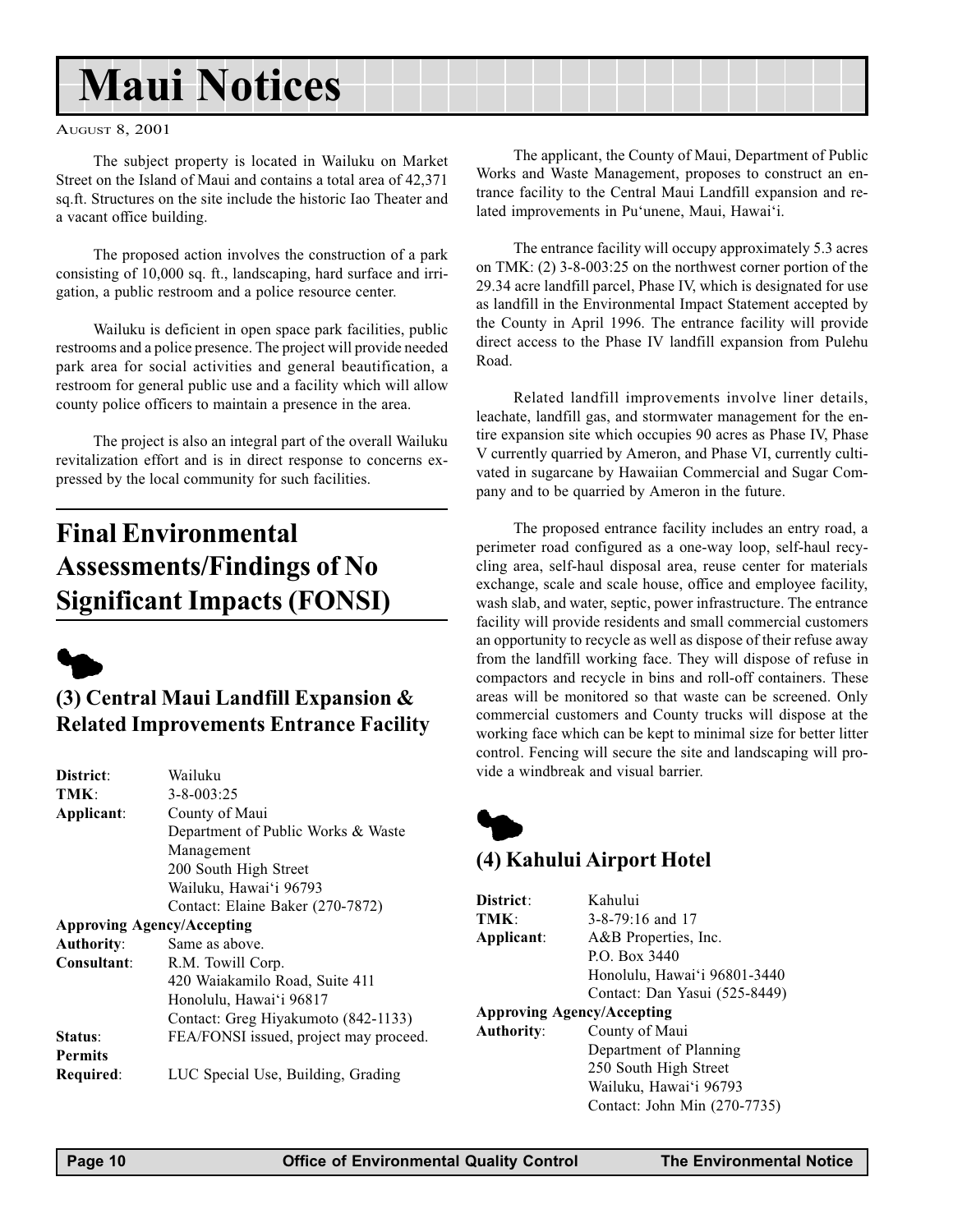<span id="page-10-0"></span>

AUGUST 8, 2001

| Consultant:      | Munekiyo & Hiraga, Inc.<br>305 High Street, Suite 104 |
|------------------|-------------------------------------------------------|
|                  | Wailuku, Hawai'i 96793                                |
|                  | Contact: Michael Munekiyo (244-2015)                  |
| Status:          | FEA/FONSI issued, project may proceed.                |
| <b>Permits</b>   | Community Plan Amendment, Change in                   |
| <b>Required:</b> | Zoning, SMA, Construction Permits                     |

The applicant, A&B Properties, Inc., is proposing to develop a hotel and related improvements in the vicinity of the Kahului Airport in Kahului, Maui, Hawai'i.

The subject property encompasses approximately 3.35 acres. The property is occupied by scrub vegetation and a concrete drainage channel along its eastern boundary. Several structures housing short-term, visitor and recreation industry-related businesses occupy the remainder of the site.

The project site is enroute to the Kahului Airport and is bordered by Keolani Place to the north, the County Department of Water Supply baseyard to the east, Haleakala Highway to the south, and a building with a retail store and car rental agency to the west. Access to the site is provided from Keolani Place and Haleakala Highway.

The proposed action involves the development of a fourstory hotel containing up to 140 rooms and consisting of approximately 72,000 square feet. Ancillary improvements include a swimming pool, spa, and courtyard, as well as a paved parking, site landscaping, irrigation, and utilities installation. In addition to guestrooms, the hotel will contain spaces for public areas and circulation, as well as areas for back-of-house functions. Principal features within the public areas include the lobby, a restaurant/buffet/lounge, a meeting room/breakfast room, an exercise room, a whirlpool, and a guest laundry.

Access to the hotel will be provided via two new driveways along Keolani Place and two new driveways along Haleakala Highway.



### (5) Kealia Beach Plaza Two-Lot Subdivision

District: Makawao TMK: 3-8-13:12

| Applicant:                        | Kealia Beach Plaza/Eagle Equity Hawai'i, |  |  |  |  |  |  |
|-----------------------------------|------------------------------------------|--|--|--|--|--|--|
|                                   | Inc.                                     |  |  |  |  |  |  |
|                                   | Three Lincoln Centre                     |  |  |  |  |  |  |
|                                   | 5430 LBJ Freeway, #1575, LB 29           |  |  |  |  |  |  |
|                                   | Dallas, Texas 75240                      |  |  |  |  |  |  |
|                                   | Contact: Howard Kollinger (972-770-2255) |  |  |  |  |  |  |
| <b>Approving Agency/Accepting</b> |                                          |  |  |  |  |  |  |
| <b>Authority:</b>                 | County of Maui                           |  |  |  |  |  |  |
|                                   | Department of Planning                   |  |  |  |  |  |  |
|                                   | 250 South High Street                    |  |  |  |  |  |  |
|                                   | Wailuku, Hawai'i 96793                   |  |  |  |  |  |  |
|                                   | Contact: Clayton Yoshida (270-7735)      |  |  |  |  |  |  |
| Consultant:                       | Munekiyo & Hiraga, Inc.                  |  |  |  |  |  |  |
|                                   | 305 High Street, Suite 104               |  |  |  |  |  |  |
|                                   | Wailuku, Hawai'i 96793                   |  |  |  |  |  |  |
|                                   | Contact: Gwen Hiraga (244-2015)          |  |  |  |  |  |  |
| Status:                           | FEA/FONSI issued, project may proceed.   |  |  |  |  |  |  |
| <b>Permits</b>                    | Community Plan Amendment, zoning         |  |  |  |  |  |  |
| Required:                         | change, SMA, construction                |  |  |  |  |  |  |

The applicant, Kealia Beach Plaza/Eagle Equity Hawai'i, Inc., proposes to subdivide a 1.075-acre parcel in Kihei, Maui for single-family residential use. The subject property is currently occupied by Kealia Beach Plaza, a two-story, approximately 18,600 square foot commercial complex that contains various businesses. The property, which is situated in a neighborhood that is predominantly zoned for hotel use, is bordered by the Kihei Sands Condominium to the west, a residential parcel to the east, North Kihei Road to the north, and a sandy beach and the Pacific Ocean to the south. Access to the property is provided by North Kihei Road.

The proposed action involves the demolition of the existing Kealia Beach Plaza and the subdivision of the parcel to create two (2) single-family residential lots. No more than two (2) dwellings are planned to be constructed on each lot in the future. In addition, the proposed action will involve site work for driveway aprons and building foundations, as well as for utility lines and connections.

The County Planning Department has indicated that a Change in Zoning (from Resort Commercial to Hotel) and a Community Plan Amendment (from Business/Commercial to Hotel) would be appropriate for the proposed action.

The estimated cost of the project is approximately \$100,000.00. Implementation of the project is expected to commence upon the receipt of all applicable regulatory permits and approvals and the demolition of the existing commercial complex.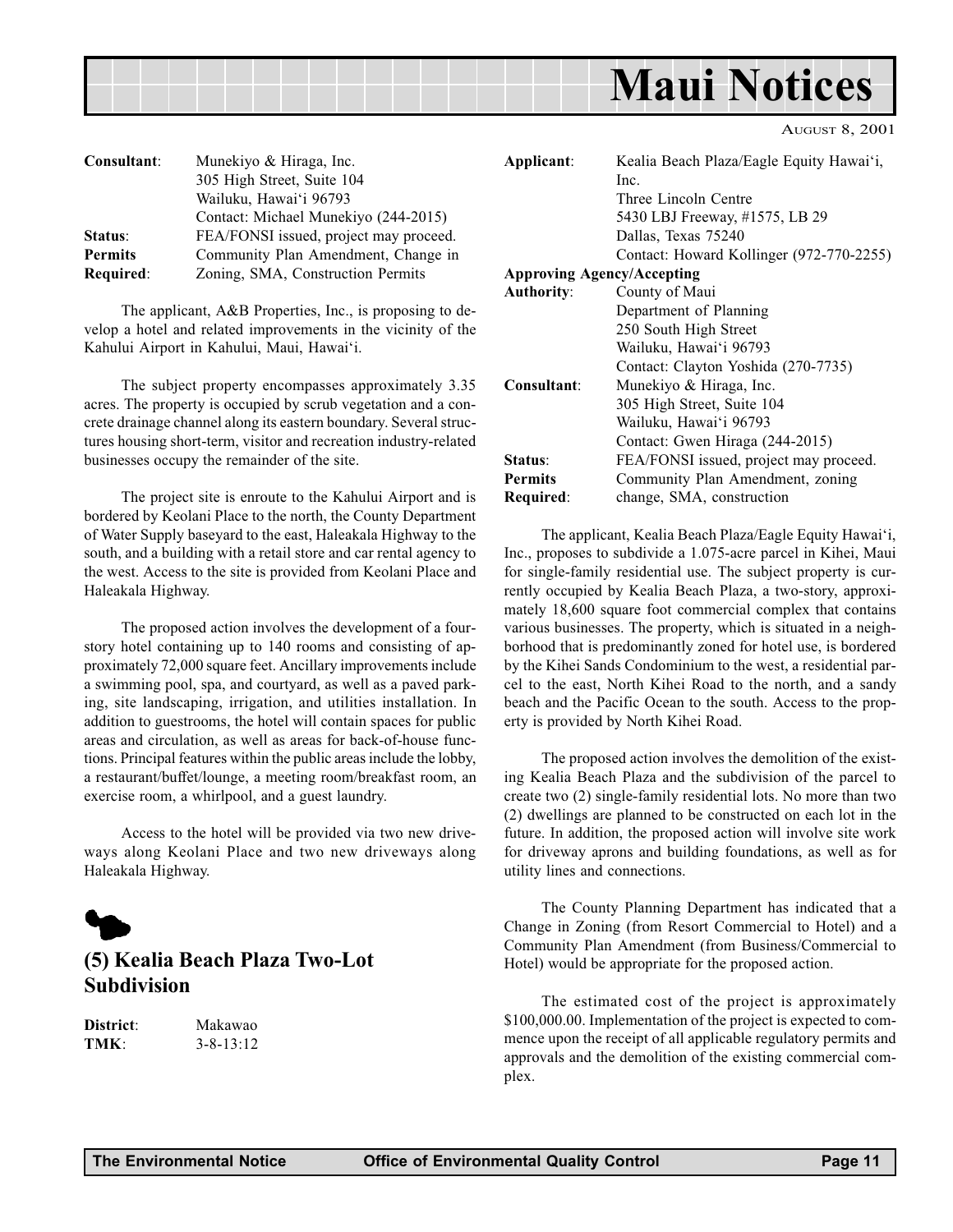# <span id="page-11-0"></span>Maui Notices

AUGUST 8, 2001



### (6) Maui County Rural Fiber Optic Duct Lines Project

Sandwich Isles Communications, Inc. (SIC) is a Hawai'i corporation, duly commissioned and regulated by the Federal Communications Commission, and the State of Hawai'i Public Utilities Commission as a rural telephone company. SIC is licensed by the State Department of Hawaiian Homelands (DHHL) to provide essential communication services to DHHL homesteads areas in the County of Maui.

SIC is proposing to construct underground fiber optic telecommunication cables within State and County rights-of-way (ROWs) to provide service to DHHL lands.

The project consists of constructing an underground duct system that will be used for the installation of fiber optic cabling and/or copper cabling. Construction of the duct system would involve excavating a trench approximately one (1) foot wide and three (3) feet deep. The conduit system would consist of a number of possible duct configurations, including two (2) 4-inch diameter ducts or a 6-inch diameter bundle of 11/4-inch inner ducts, placed in the trench and back-filled with either engineered material or concrete. In addition to the ducts, 3 feet by 5 feet manholes would be installed approximately every 2,000 to 3,000 feet, and used for the installation of the cable. A total of 149 miles of cable would be installed throughout Maui County, with 14 miles on Lanai, 97 miles on Maui and 38 miles on Moloka'i.

 The majority of affected roads are State Highways. Cable installation would be done primarily through the open trench method of construction. Bridge crossing methods would be determined on a case-by-case basis, and may include either bridge attachments or directional drilling under streams or gulches if practical. It is intended that all means of cable installation be designed to avoid impacts to streams or sensitive environmental resources. Minimal adverse effects are anticipated due to the confined limits of the cable installation along State highways and County roadways.

 $\blacklozenge$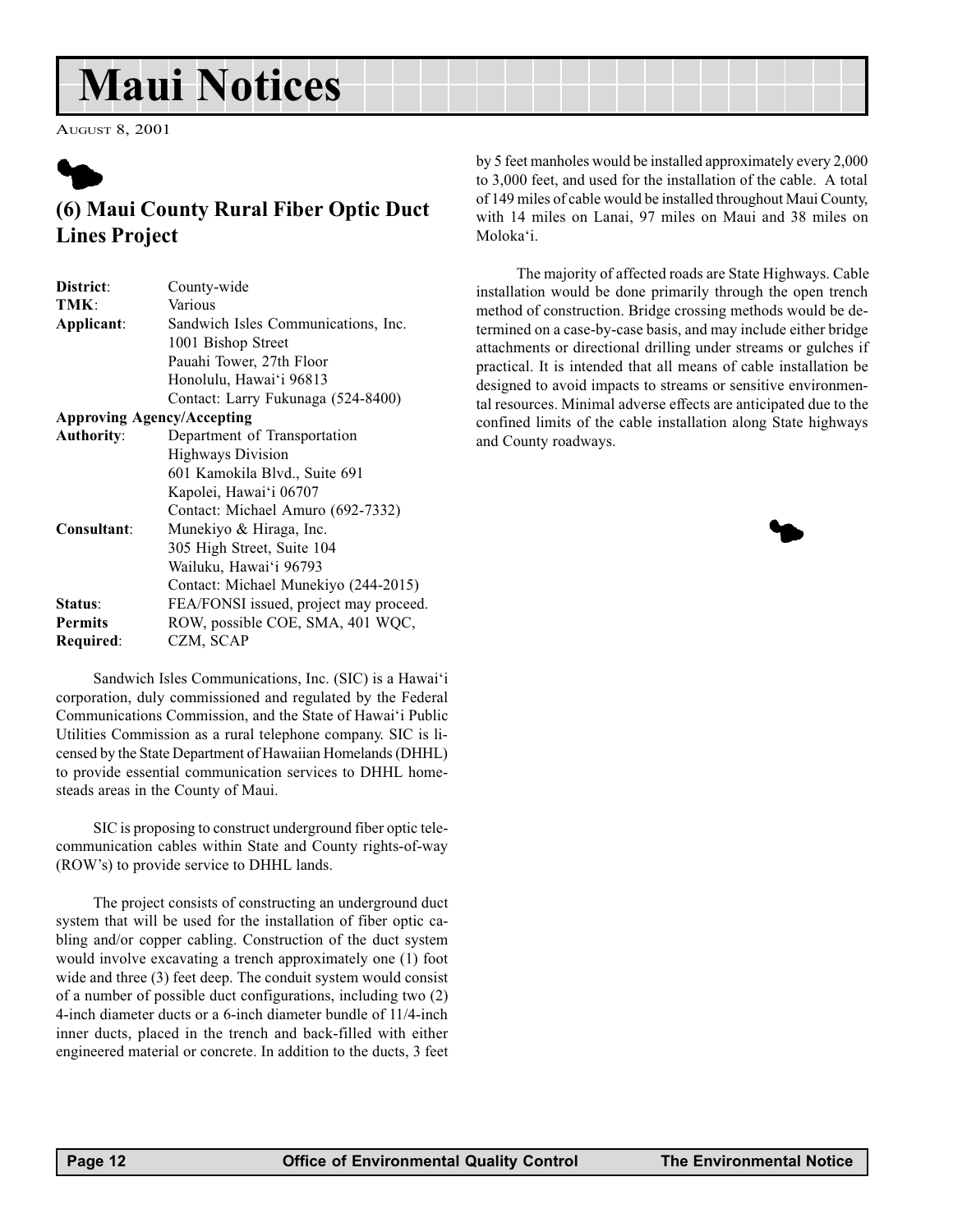# Hawai'i Notices

AUGUST 8, 2001

## <span id="page-12-0"></span>Final Environmental Assessments/ Findings of No Significant Impacts (FONSI)

## $\blacktriangleright$

### (1) Kailua-Kona Wharf Improvements

| North Kona                               |
|------------------------------------------|
| $7 - 5 - 06:39$                          |
| Department of Land and Natural Resources |
| 1151 Punchbowl Street, Room 221          |
| Honolulu, Hawai'i 96813                  |
| Contact: Andrew Monden (587-0230)        |
| <b>Approving Agency/Accepting</b>        |
| Same as above.                           |
| Nishimura, Katayama & Oki, Inc.          |
| 826 Kaheka Street, Suite 302             |
| Honolulu, Hawai'i 96814                  |
| Contact: George Nishimura (947-2808)     |
| FEA/FONSI issued, project may proceed.   |
|                                          |
| SMA, Army, Water Quality                 |
|                                          |

The Department of Land and Natural Resources proposes to repair the Kailua-Kona Wharf pier at Kailua Village in North Kona. Due to its presence in a marine environment, the structural integrity of the steel bulkhead has been undermined by corrosion. A portion of the pier was recently repaired under an emergency declaration. Another section of the pier has been declared unsafe and closed to public use.

The project is essentially a repair project, albeit its cost is estimated to be \$4,000,000. The pier has an area of 62,109 square feet. Steel sheet piling with the top section encased in concrete will be used to enclose the existing bulkhead. The present pier was built in 1952, replacing an older wharf facility.

Impacts affecting water quality (ocean), air quality, noise levels, and possible vibration from pile-driving will be temporary arising from construction activities. Mitigation measures are expected to reduce such impacts. The work is scheduled to be carried out in stages. This is to ensure some pier area is available for use.

In repairing the pier, attention will be given to complying with new health regulations and provisions of the Americans with Disability Act.



The pier is heavily used by the community for recreational, cultural, and tourist-oriented business uses and is of great economic importance to the Kona community. The project is estimated to take one year to complete.

# $\blacktriangleright$

### (2) Ka'upulehu Roadway and Water System Expansion

| District:                         | North Kona                               |  |  |  |  |  |  |
|-----------------------------------|------------------------------------------|--|--|--|--|--|--|
| TMK:                              | 7-2-03: portion 03                       |  |  |  |  |  |  |
| Applicant:                        | PIA - Kona Limited Partnership           |  |  |  |  |  |  |
|                                   | P.O. Box 803                             |  |  |  |  |  |  |
|                                   | Kamuela, Hawai'i 96743                   |  |  |  |  |  |  |
|                                   | Contact: Roger Harris (881-9500)         |  |  |  |  |  |  |
| <b>Approving Agency/Accepting</b> |                                          |  |  |  |  |  |  |
| <b>Authority:</b>                 | Department of Land and Natural Resources |  |  |  |  |  |  |
|                                   | 1151 Punchbowl Street, Room 220          |  |  |  |  |  |  |
|                                   | Honolulu, Hawai'i 96813                  |  |  |  |  |  |  |
|                                   | Contact: Sam Lemmo (587-0381)            |  |  |  |  |  |  |
| Consultant:                       | Belt Collins Hawai'i                     |  |  |  |  |  |  |
|                                   | 680 Ala Moana Blyd. Suite 100            |  |  |  |  |  |  |
|                                   | Honolulu, Hawai'i 96813                  |  |  |  |  |  |  |
|                                   | Contact: Lee Sichter (521-5361)          |  |  |  |  |  |  |
| Status:                           | FEA/FONSI issued, project may proceed.   |  |  |  |  |  |  |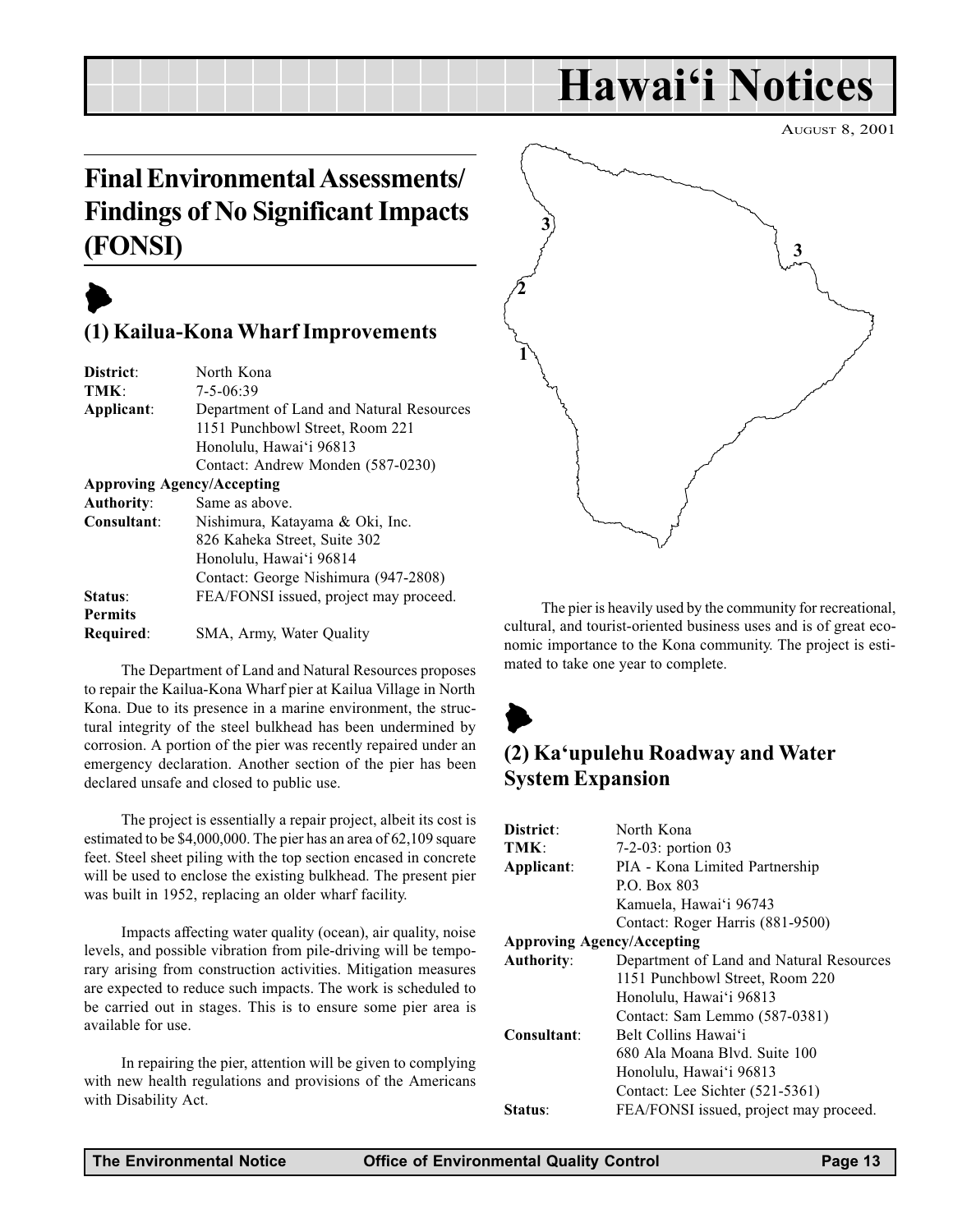# <span id="page-13-0"></span>Hawai'i Notices

AUGUST 8, 2001

## Permits

Required: CDUP, Grading

A roadway connecting Queen Ka'ahumanu Highway to a golf course and water system improvements are proposed. Water system improvements would include potable and irrigation water improvements. The project would also include a series of test drillings to determine the optimal size of a percolation area to be located immediately mauka of twin drainage culverts which presently extend under the highway. The land parcel consists of approximately 7835 acres. Groundcover is comprised largely of aa and pahoehoe lava flows with sparse vegetative cover consisting predominantly of fountain grass. The land generally slopes at 3%. At present, the following infrastructure or structures exist on the parcel: numerous archaeological sites; two prehistoric mauka-makai trails; a jeep trail; one 69 kilivolt electrical transmission line suspended from poles and located about 2,400 feet mauka of and parallel to Queen Ka'ahumanu Highway; an electrical substation; one water influent and irrigation line extending across the property mauka to makai; one 0.02 million gallon potable water tank; one 0.5 million gallon potable water tank; and one 2 million gallon irrigation reservoir.

## Final Environmental Impact **Statements**



### (3) Hawaii Commercial Harbors 2020 Master Plan

| District:         | South Hilo; South Kohala                    |  |  |  |  |  |  |
|-------------------|---------------------------------------------|--|--|--|--|--|--|
| TMK:              | Hilo: $2-1-07$ ; $2-1-09$ ;                 |  |  |  |  |  |  |
|                   | Kawaihae: $6-1-03$                          |  |  |  |  |  |  |
| Applicant:        | State Department of Transportation          |  |  |  |  |  |  |
|                   | Harbors Division                            |  |  |  |  |  |  |
|                   | 79 South Nimitz Highway                     |  |  |  |  |  |  |
|                   | Honolulu, Hawai'i 96813                     |  |  |  |  |  |  |
|                   | Contact: Glenn Soma (587-2503)              |  |  |  |  |  |  |
|                   | <b>Approving Agency/Accepting</b>           |  |  |  |  |  |  |
| <b>Authority:</b> | Governor, State of Hawai'i                  |  |  |  |  |  |  |
|                   | c/o Office of Environmental Quality Control |  |  |  |  |  |  |
|                   | 235 S. Beretania Street, Suite 702          |  |  |  |  |  |  |
|                   | Honolulu, Hawai'i 96813                     |  |  |  |  |  |  |
| Consultant:       | R.M. Towill Corporation                     |  |  |  |  |  |  |
|                   | 420 Waiakamilo Road, Suite 411              |  |  |  |  |  |  |
|                   | Honolulu, Hawai'i 96817-4941                |  |  |  |  |  |  |
|                   | Contact: Chester Koga or Gail Atwater       |  |  |  |  |  |  |
|                   | $(842 - 1133)$                              |  |  |  |  |  |  |

Status: FEIS currently being reviewed by OEQC. Permits Army (Sec. 10 and/or Sec. 404); CDUP; Required: Shorewaters construction; NPDES; noise; air emissions; Sec. 401 WQC; shoreline cert.; building; highways; historic review; hazardous waste

The harbors of Hawai'i are essential infrastructure, with 98.6% of all imported goods entering through these gateways. The State of Hawai'i must create long-range plans for harbor facilities to meet increasing demand for shipping and cargo and accommodate the fast-growing Hawai'i cruise ship market.

The Hawai'i Commercial Harbors 2020 Master Plan  $("2020 Master Plan")$  is a conceptual land use plan proposing facility development over the next 20 years at Hilo Harbor and Kawaihae Harbor. The 2020 Master Plan was developed collaboratively by the Department of Transportation – Harbors Division and User Groups of maritime industry representatives, cargo carriers, commercial harbor users, recreational harbor users, government agencies and community groups.

The objectives of the 2020 Master Plan are to facilitate maritime shipments of essential commodities; optimize use of harbor lands and water resources; plan facility development that services Hawai'i's port system in an efficient, safe and secure manner; and minimize the impacts of the 2020 Master Plan on environmental quality and recreational and cultural activities bordering Hilo Harbor and Kawaihae Harbor.

Proposed 2020 Master Plan improvements include:

Hilo Harbor: Dolphins at Piers 2 and 3; interim passenger terminal (renovation of existing shed) at Pier 1; dry bulk cargo staging area; interisland cargo terminal at Pier 4; overseas container terminal at Pier 1; passenger terminal at Pier 5; ocean research facility at Pier 6; berths for commercial fishing, Coast Guard, visiting and research boats; access roadways.

Kawaihae Harbor: Liquid bulk cargo terminal; dry bulk terminals at Pier 1; interisland cargo terminal at Piers 3-4; overseas container terminal at Pier 2A; passenger terminal and ocean research facility; cargo and military berths for Piers 1, 2A, 2B and Piers 3, 4 and 5; military cargo terminal, Pier 5; access roadways.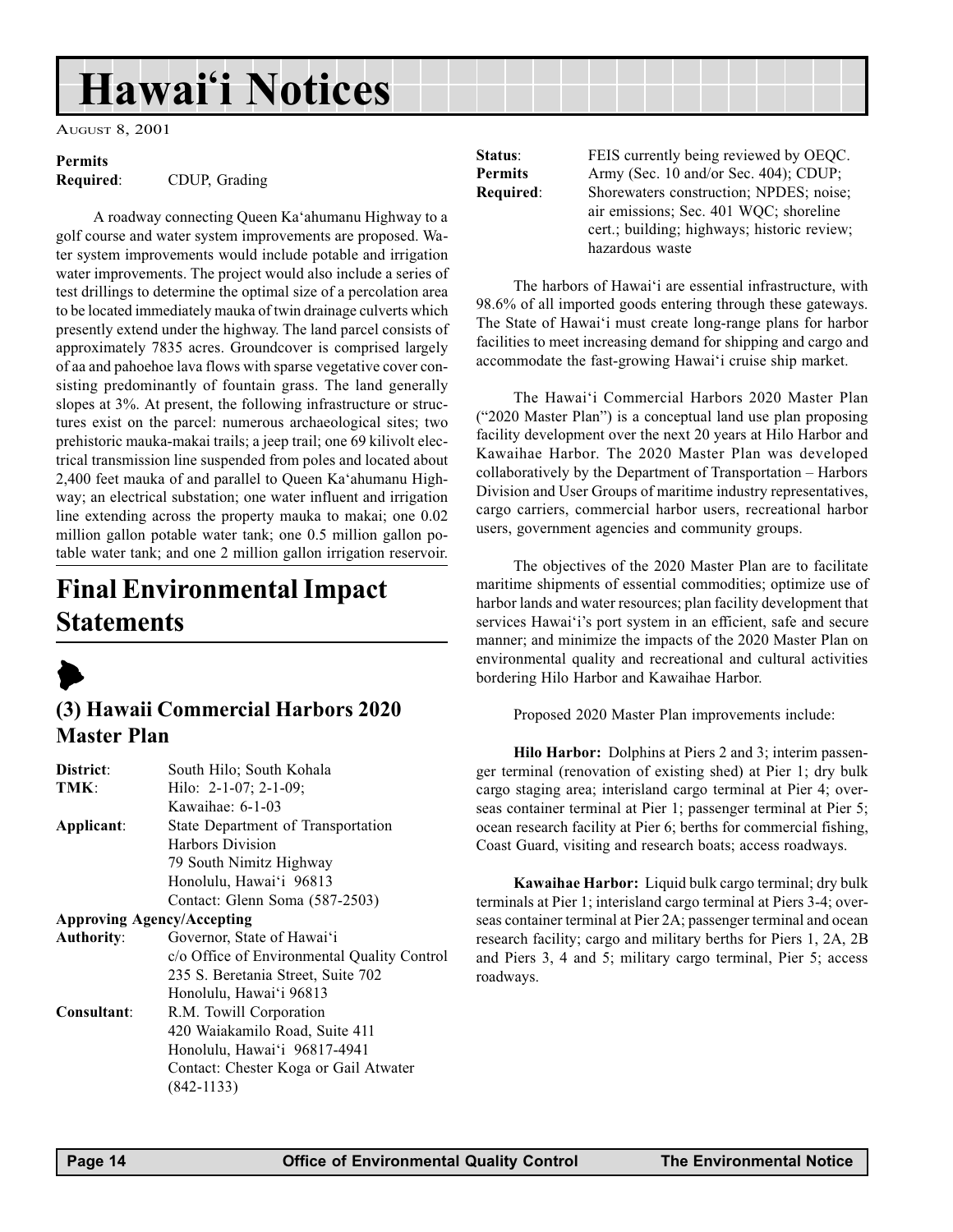## Hawai'i Notices

AUGUST 8, 2001

 $\blacktriangleright$ 

## <span id="page-14-0"></span>Previously Published Projects Pending Public Comments

#### Approving Agency/Accepting

| <b>Authority:</b> | Governor, State of Hawai'i                  |
|-------------------|---------------------------------------------|
|                   | c/o Office of Environmental Quality Control |
|                   | 235 S. Beretania Street, Suite 702          |
|                   | Honolulu, Hawai'i 96813                     |
| Status:           | FEIS currently being review by OEQC.        |
|                   |                                             |

### Final Environmental Impact Statements

#### 6 Hapuna Beach State Recreation Area Expansion

Applicant: Department of Land and Natural Resources State Parks Division P.O. Box 621 Honolulu, Hawai'i 96809 Contact: Daniel Quinn (587-0290)



## Draft Environmental Assessments



### (1) Allen Single Family Residence

| District:             | Kawaihau                                 |
|-----------------------|------------------------------------------|
| TMK:                  | $4 - 2 - 03:02$                          |
| Applicant:            | Agor Architecture                        |
|                       | 4374 Kukui Grove, #204                   |
|                       | Lihue, Hawai'i 96766                     |
|                       | Contact: Ron Agor (245-4550)             |
|                       | <b>Approving Agency/Accepting</b>        |
| <b>Authority:</b>     | Department of Land and Natural Resources |
|                       | P.O. Box $621$                           |
|                       | Honolulu, Hawai'i 96809                  |
|                       | Contact: Traver Carroll (587-0380)       |
| Consultant:           | Agor Architecture                        |
|                       | 4374 Kukui Grove, #204                   |
|                       | Lihu'e, Hawai'i 96766                    |
|                       | Contact: Ron Agor (245-4550)             |
| <b>Public Comment</b> |                                          |
| Deadline:             | September 7, 2001                        |
| Status:               | DEA First Notice pending public comment. |

Status: DEA First Notice pending public comment. Address comments to the applicant with copies to the approving agency or accepting authority and OEQC.



Permits Required: CDUA

Greg and Joanne Allen proposed to construct a singlefamily residence on Kaua'i along the Wailua River in the Kawaihau District. The property encompasses 33,183 square feet and is in the conservation district lands. The proposed residence consists of 3,413 square feet of living and deck areas. The structure will be elevated on concrete columns approximately nine feet above existing grade to meet flood requirements. A parking and storage area of 1,712 square feet under the structure is proposed. The maximum height of the structure is 28 feet and no more than 15 feet above the elevated finish floor level.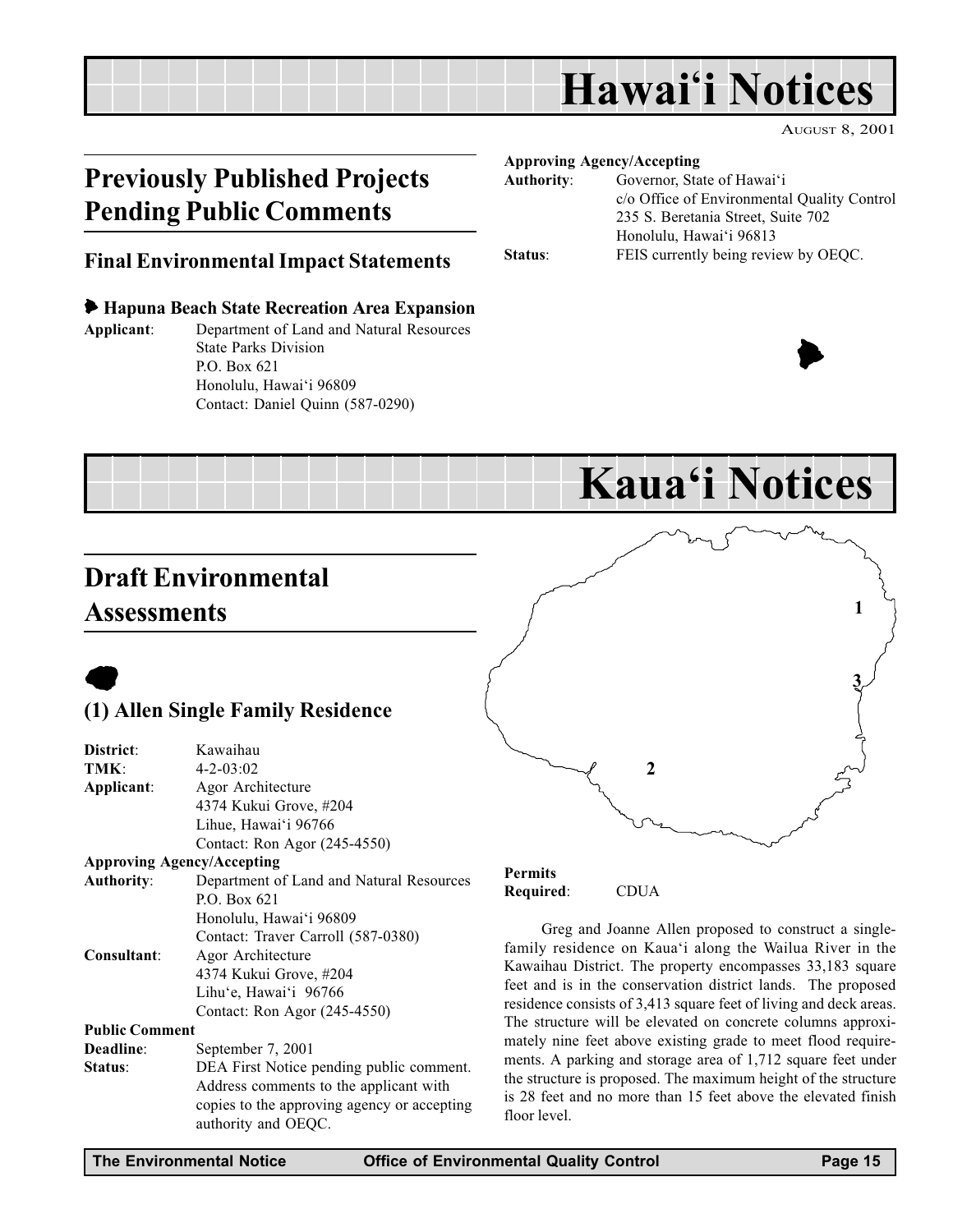# <span id="page-15-0"></span>**Kaua'i Notices**

AUGUST 8, 2001

### $\bullet$ (2) Koloa Well "F" Production Well

| Koloa                                     |  |  |  |  |  |  |  |
|-------------------------------------------|--|--|--|--|--|--|--|
| $2-9-3:01$ , $2-9-2:01$                   |  |  |  |  |  |  |  |
| County of Kaua'i Department of Water      |  |  |  |  |  |  |  |
| P.O. Box 1706                             |  |  |  |  |  |  |  |
| Lihu'e Hawai'i 96766                      |  |  |  |  |  |  |  |
| Contact: Michael Hinazumi (245-5413)      |  |  |  |  |  |  |  |
| <b>Approving Agency/Accepting</b>         |  |  |  |  |  |  |  |
| Same as above.                            |  |  |  |  |  |  |  |
| Ron Terry, Ph.D. (982-5831)               |  |  |  |  |  |  |  |
| HC 2 Box 9575                             |  |  |  |  |  |  |  |
| Keaau Hawai'i                             |  |  |  |  |  |  |  |
| <b>Public Comment</b>                     |  |  |  |  |  |  |  |
| September 7, 2001                         |  |  |  |  |  |  |  |
| DEA First Notice pending public comment.  |  |  |  |  |  |  |  |
| Address comments to the applicant with    |  |  |  |  |  |  |  |
| copies to the consultant and OEQC.        |  |  |  |  |  |  |  |
| Well Construction, Pump Installation,     |  |  |  |  |  |  |  |
| Building, Grubing & Grading, Subdivision, |  |  |  |  |  |  |  |
| Use                                       |  |  |  |  |  |  |  |
|                                           |  |  |  |  |  |  |  |

The proposed project would convert an existing Kaua'i County Department of Water (DOW) exploratory well to a production well. The 1,200 gallon-per-minute production well would draw potable water from the basal aquifer. The well site would require approximately 14,000 square feet of land. Project design includes a pump, controls, control building, chlorination facilities, pipeline, paving of an existing unpaved access road, and accessory drainage structures. The project site is at the foot of a 500-foot high ridge, about a mile east of the former McBryde Sugar Mill near Koloa and about two miles from the towns of Koloa and Poipu. The purpose of this project is to develop an additional potable water source for the Koloa-Poipu Water System, which requires more water in order to meet the demands of its service area.

Estimated design and construction costs total \$1.7 million. Funds for this project have been committed from DOW's Capital Improvement Program (CIP) budget. There is a possibility that other sources of funds, public or private, may be available for this project. When necessary approvals are obtained, the project would begin construction in the year 2001 and would be complete within approximately one year.

Because the project site contains alien vegetation and is several miles distant from the shoreline and any streams, settlements, or activities other than farming, the expected environmental impacts of the project and proposed mitigation are minor. Construction will cause very localized surface clearing that will be mitigated by Best Management Practices for minimizing soil erosion, offsite sedimentation, and excessive dust. With the well in operation, it is expected that pumpage from the aquifer will remain far below its sustainable yield. It is recommended that long-term records of water salinity pumpage and water levels should be maintained at all of the Koloa wells. If chloride concentrations appear to be increasing to unacceptable levels in the Koloa well field, DOW should consider measures to reverse the increase, such as reduced pumping or aquifer recharge. Furthermore, such data will provide information to evaluate potential cumulative impacts related to the use of future wells.

## Final Environmental Assessments/ Findings of No Significant Impacts (FONSI)

## $\bullet$

### (3) Wailua Homesteads Well No. 3

| District:                         | Kawaihau                               |
|-----------------------------------|----------------------------------------|
| TMK:                              | $4 - 4 - 01:1$                         |
| Applicant:                        | County of Kaua'i, Department of Water  |
|                                   | P.O. Box 1706                          |
|                                   | Lihu'e, Hawai'i 96766                  |
|                                   | Contact: Keith Fujimoto (245-5449)     |
| <b>Approving Agency/Accepting</b> |                                        |
| <b>Authority:</b>                 | Same as above.                         |
| Consultant:                       | Fukunaga & Associates, Inc.            |
|                                   | 1388 Kapi'olani Boulevard, 2nd Floor   |
|                                   | Honolulu, Hawai'i 96814                |
|                                   | Contact: Lynn Katahara (944-1821)      |
| Status:                           | FEA/FONSI issued, project may proceed. |
| <b>Permits</b>                    |                                        |
| Required:                         | Well construction                      |

The County of Kaua'i, Department of Water proposes to drill, case, and pump test an exploratory potable water well to serve Wailua Homesteads. The proposed Wailua Homesteads Well No. 3 would be located approximately 4 miles northwest of Wailua on lands owned by the State of Hawai'i and managed by the Division of Forestry and Wildlife as a Game Management Area. The well would be approximately 680 feet deep, and would be partially cased with 14-inch diameter steel casing. The source may yield up to 1 million gallons per day. The estimated cost of the proposed well project is \$600,000, and construction is expected to last about 6 months.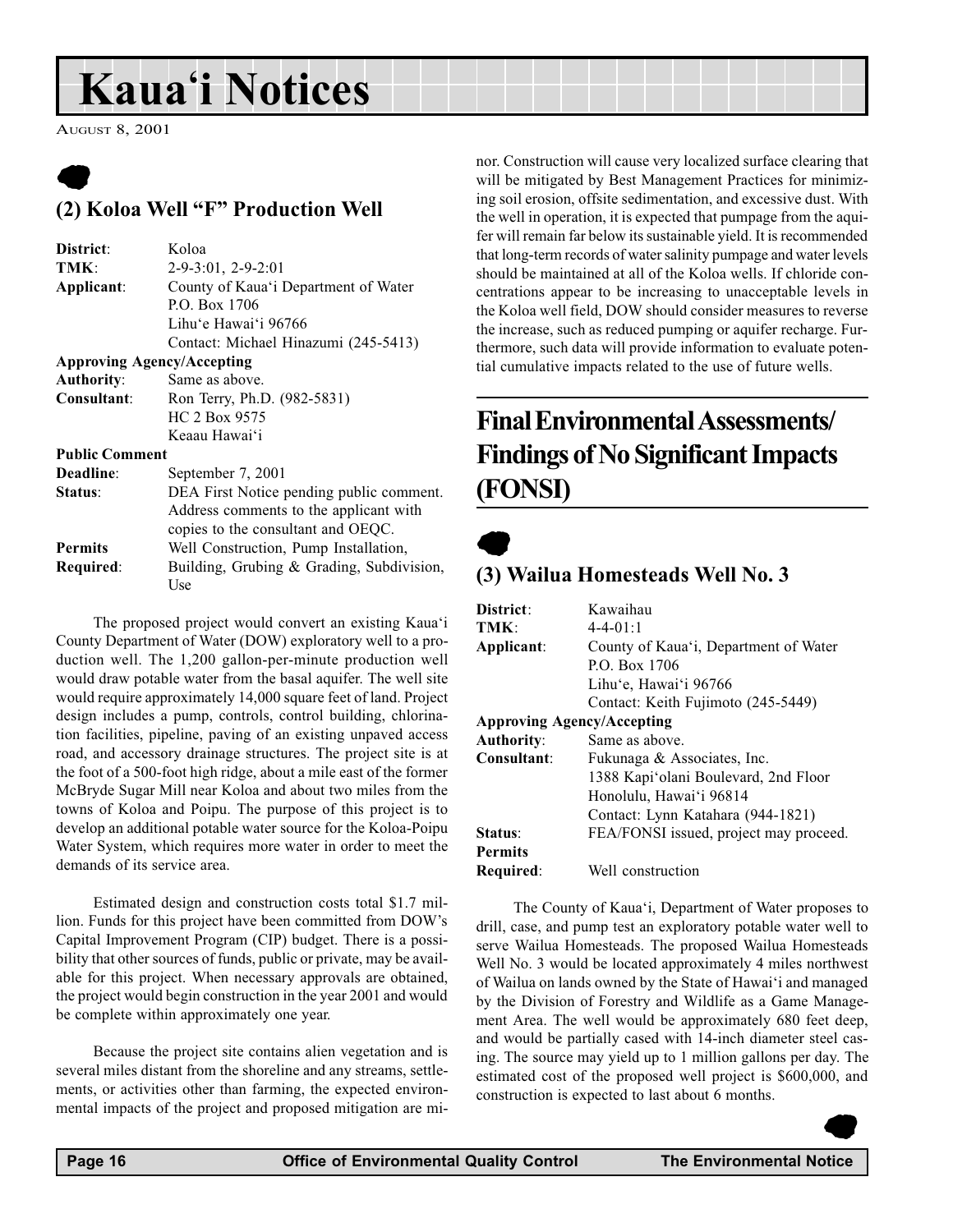|  |  |  |  |  |  |  |  |  | <b>Shoreline Notices</b> |  |  |  |  |  |
|--|--|--|--|--|--|--|--|--|--------------------------|--|--|--|--|--|
|  |  |  |  |  |  |  |  |  |                          |  |  |  |  |  |

AUGUST 8, 2001

### Shoreline Certification Applications

Pursuant to § 13 -222-12, HAR the following shoreline certification applications are available for inspection at the DLNR District Land Offices on Kauai, Hawaii and Maui and at Room 220, 1151 Punchbowl St., Honolulu, Oahu (Tel: 587-0414). All comments shall be submitted in writing to the State Land Surveyor, 1151 Punchbowl Street, Room 210, Honolulu, HI 96813 and postmarked no later than fifteen (15) calendar days from the date of the public notice of the application.

| Case No.       | Date    | Location                                                                                                                                                                                                                                                                                                                      | Applicant                                                                      | TMK                           |
|----------------|---------|-------------------------------------------------------------------------------------------------------------------------------------------------------------------------------------------------------------------------------------------------------------------------------------------------------------------------------|--------------------------------------------------------------------------------|-------------------------------|
| $OA - 836$     | 7/17/01 | Lot 259 Land Court Application 505 as shown on Map<br>140, land situated at Kailua, Koolaupoko, Island<br>of Oahu, Hawaii<br>Address: 1070 Mokulua Drive<br>Purpose: Improvements                                                                                                                                             | DJNS Surveying &<br>Mapping, Inc.,<br>for Eleanor &<br>Wright Frierson         | $4 - 3 - 6:$<br>91            |
| $HA - 248$     | 7/17/01 | Lot 2 of Land Court Application 1793 as shown on<br>map 3, land situated at Puapuaa 2 <sup>nd</sup> . North Kona,<br>Island of Hawaii, Hawaii<br>Address: Vacant (not assigned)<br>Purpose: Determine use of the property                                                                                                     | Wes Thomas<br>Associates, for<br>Alii Point<br>Apartment Owners<br>Association | $7 - 5 - 35:$<br>22           |
| $MA-238$       | 7/18/01 | Portion of R. P. 6727, Land Commission Award 8520<br>to Isua Kaeo and R. P. 8292 Land Commission Award<br>5428 to Z. P. Kaumaea, land situated at Halakaa,<br>Puehuehu, Lahaina, Island of Maui, Hawaii<br>Address: 291 Front Street<br>Purpose: Drainage easement                                                            | Valera, Inc.,<br>for Albert C.<br>Burkhalter                                   | $4 - 6 - 3:$<br>04            |
| $MA - 245$     | 7/18/01 | Portion of Lot 2 Keawekapu Beach Lots, being a<br>portion of Royal Patent Grant 548 to J. Kanehoa,<br>land situated at Paehau, Honuaula, Island of Maui,<br>Hawaii<br>Address: 3076 South Kihei Road<br>Purpose: Determine setback                                                                                            | Valera, Inc.,<br>for Michael &<br>Becky Masterson                              | $2 - 1 - 10:$<br>21           |
| $MA - 057 - 2$ | 7/19/01 | Lot 1-A of Bechert Estate, Portion of Grant 1166<br>to D. Baldwin, J. F. Pogue & S. E. Bishop, land<br>situated at Kahananui, Lahaina, Island of Maui,<br>Hawaii<br>Address: 4401 Lower Honoapiilani Road<br>Purpose: Erosion protection                                                                                      | Valera, Inc.,<br>for Hololani<br>Owners<br>Association                         | $4 - 3 - 10:$<br>09           |
| $MA - 058 - 2$ | 7/25/01 | Being a portion of Grant 3343 to Claus Spreckels,<br>land situated at Kahului, Island of Maui, Hawaii<br>Address: Amala Place (County of Maui Wastewater<br>Treatment Site)<br>Purpose: Improvements                                                                                                                          | Newcomer-Lee<br>Surveyors, Inc.,<br>for County of<br>Maui                      | $3 - 8 - 001:$<br>188         |
| $MO - 069$     | 7/25/01 | Lot 36 of Land Court Application 1867, Map 16,<br>land situated at Molokai, Maui, Hawaii<br>Address; Not assigned (Kamehameha V Highway)<br>Purpose: Building permit                                                                                                                                                          | Newcomer-Lee<br>Surveyors, Inc.,<br>for Rosemary<br>Slabaugh                   | $5 - 4 - 17:$<br>34           |
| $KA - 026 - 2$ | 7/25/01 | Lot 6-A, portion of lot 6 as shown on File Plan<br>458, portion of Land Commission Award 7714-B,<br>Apana 2, land situated at Kukuiula, Koloa, Kona,<br>Island of Kauai, Hawaii<br>Address: 4646-A Amio Road, Koloa<br>Purpose: Building permit                                                                               | Peter N. Taylor,<br>Inc., for Frank<br>Ritchey                                 | $2 - 6 - 11:$<br>09           |
| $HA-249$       | 7/25/01 | Lot B, being a whole of Royal Patent 3737, Land<br>Commission Award 5680, Apana 2 to H. Kahiamoe and<br>portion of Land Commission Award 4452, Apana 2 to<br>H. Kalama and Road Remnant at Kapalaalaea 1st,<br>North Kona, Island of Hawaii, Hawaii<br>Address: Not assigned (Alii Drive)<br>Purpose: Determine building area | Wes Thomas<br>Associates, for<br>David Selwyn                                  | $7 - 7 - 10:$<br>013          |
| $HA - 250$     | 7/26/01 | Lots 41 & 42 Milolii Beach Lots, Grant 3723, File<br>Plan 789, land situated at Papa 2 <sup>nd</sup> , South Kona,<br>Island of Hawaii, Hawaii<br>Address: Not assigned (Kai Avenue)<br>Purpose: Building permit                                                                                                              | Don McIntosh<br>Consulting,<br>Inc., for Randy<br>Gilmore & Elisa<br>Brabence  | $8 - 8 - 06:$<br>19 and<br>20 |
| $KA - 055 - 2$ | 7/27/01 | Wailua River Park, Lydgate Area Part E, as shown<br>on C.S.F 21, 889 and Part F, as shown on C.S.F<br>21,929, land situated at Wailua, Lihue, Island of<br>Kauai, Hawaii<br>Address: Kuhio Highway - Seaward of Leho Drive<br>between Lehia Lane and Nehe Road<br>Purpose: Improvements                                       | Kodani &<br>Associates, In.<br>for County of<br>Kauai                          | $3 - 9 - 6:$<br>por 01        |

The Environmental Notice **Office of Environmental Quality Control** Page 17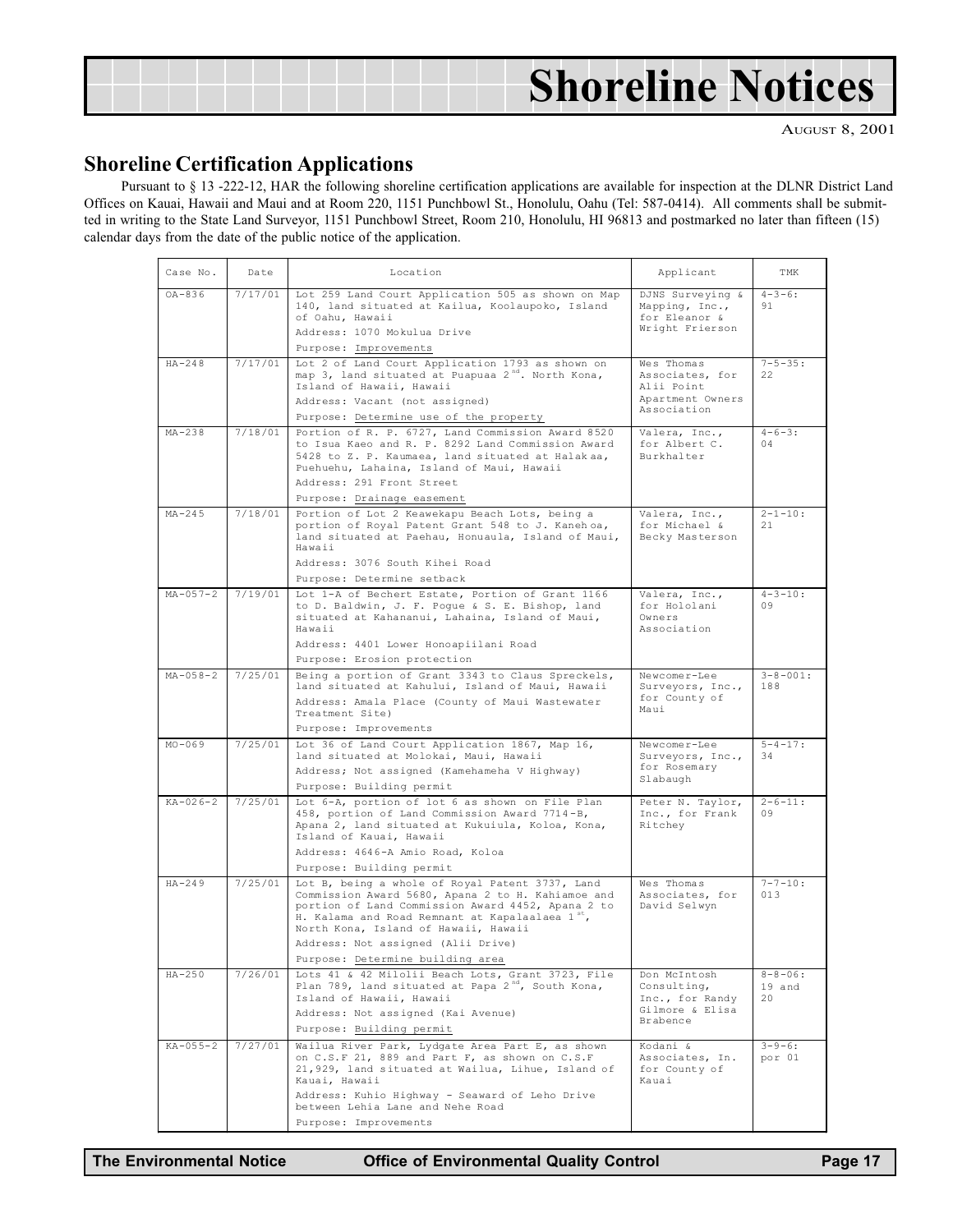# <span id="page-17-0"></span>Shoreline Notices

AUGUST 8, 2001

### Shoreline Certifications and Rejections

Pursuant to §13-222-26, HAR the following shorelines have been certified or rejected by the DLNR. A person may appeal a certification or rejection to the BLNR, 1151 Punchbowl Street, Room 220, Honolulu, HI 96813, by requesting in writing a contested case hearing no later than twenty (20) calendar days from the date of public notice of certification or rejection.

| Case<br>No.       | Date                 | Location                                                                                                                                                                                                                                                                                                                                           | Applicant                                                                                      | TMK                     |
|-------------------|----------------------|----------------------------------------------------------------------------------------------------------------------------------------------------------------------------------------------------------------------------------------------------------------------------------------------------------------------------------------------------|------------------------------------------------------------------------------------------------|-------------------------|
| KA-157            | 7/26/01<br>Certified | Portion of Allotment Number 10-A, Partition of<br>"Hui Lands of Moloaa" Moloaa, Kauai, Hawaii<br>Address: Not assigned -Seaward of Moloaa Road<br>(Moloaa Bay)<br>Purpose: Building Permit                                                                                                                                                         | Caires Land<br>Surveying, for<br>William Miller                                                | $4 - 9 - 14:$<br>06     |
| $HA - 012 -$<br>2 | 7/25/01<br>Certified | Land Commission Award 5682 to Keaupuni,<br>portion of R. P. 4475, Land Commission Award<br>7713, Apana 7 to V, Kamamalu, being a portion<br>of Unit II-A of Keauhou Kona Surf and Racket<br>Club, (File Plan 1506), land situated at<br>Kahaluu and Keauhou 1, North Kona, Island of<br>Hawaii, Hawaii<br>Address: 78-6800 Alii Drive, Kailua-Kona | Wes Thomas<br>Associates, for<br>AOAO Keauhou Kona<br>Surf and Racquet<br>Club                 | $7 - 8 - 13:$<br>por 03 |
|                   |                      | Purpose: Building Permit                                                                                                                                                                                                                                                                                                                           |                                                                                                |                         |
| $OA - 834$        | 7/25/01<br>Certified | Lots 13-K and 14-F as shown on Map 10 of Land<br>Court Application 242, land situated at<br>Puuloa, Ewa, Island of Oahu, Hawaii<br>Address: 91-277 Ewa Beach Road, Ewa Beach                                                                                                                                                                       | Jaime F.<br>Alimboyoguen, for<br>Ed and Gail Wayne                                             | $9 - 1 - 23:$<br>29     |
| OA-835            | 7/25/01<br>Certified | Purpose: Consolidation and Resubdivision<br>Grant S-14, 745 as shown on C.S.F. Map 20,680,<br>land situated at Puuloa, Ewa, Island of Oahu,<br>Hawaii<br>Address: 91-221 Ewa Beach Road, Ewa Beach<br>Purpose: Consolidation and Resubdivision                                                                                                     | ControlPoint<br>Surveying, Inc.,<br>for Gerald<br>Williams M.,<br>Trustee                      | $9 - 1 - 23:$<br>18     |
| $OA - 833$        | 7/25/01<br>Certified | Lot 62 of Sunset Beach Lots, File Plan 256,<br>land situated at Pupukea, Koolauloa, Island of<br>Oahu, Hawaii<br>Address: 59-209E Ke-Nui Road<br>Purpose: Building Permit                                                                                                                                                                          | Walter P.<br>Thompson, Inc.,<br>for Howard<br>Farrant                                          | $5 - 9 - 2:$<br>66      |
| $MO-067$          | 7/25/01<br>Certified | Lot 40 of Land Court Application 631, map16,<br>land situated at Kaunakakai, Molokai, Maui,<br>Hawaii<br>Address: 300 Seaside Place<br>Purpose: Building Permit                                                                                                                                                                                    | Newcomer-Lee,<br>Land Surveyors<br>Inc., for Orlando<br>Sambajon, etal                         | $5 - 3 - 07:$<br>07     |
| $MO-066$          | 7/25/01<br>Certified | Lot 10 of Kamakana Beach Lots, being a portion<br>of Land Commission Award 8559-B, Apana 8, land<br>situated at Kawela, Molokai, Maui, Hawaii<br>Address: Not assigned - Vacant<br>Purpose: Building Permit                                                                                                                                        | Newcomer-Lee Land<br>Surveyors, Inc.,<br>for John and<br>Karin Gensel                          | $5 - 4 - 18:$<br>22     |
| $OA - 820$        | 7/25/01<br>Certified | Lot 17 Land Court Application 505, land<br>situated at Kailua, Koolaupoko, Island of<br>Oahu, Hawaii<br>Address: 884 Mokulua Drive, Kailua<br>Purpose: Building Permit                                                                                                                                                                             | Walter P.<br>Thompson, Inc.,<br>for Peter Vincent<br>& Assoc., LLC<br>(Debra Stanley<br>owner) | $4 - 3 - 08:$<br>51     |
| OA-832            | 7/25/01<br>Certified | Lot 882, Land Court Application 578, land<br>situated at Kuliouou l <sup>3t</sup> , Honolulu, Island of<br>Oahu, Hawaii<br>Address: 216 Paiko Drive<br>Purpose: Building Permit                                                                                                                                                                    | Walter P.<br>Thompson, Inc.,<br>for John Cavanah                                               | $3 - 8 - 01$ :<br>03    |
| $OA - 823$        | 7/26/01<br>Certified | Lot 12, Portion of Grant 5153 to Margaret T.<br>Morgan and Portion of Hanohuluiwi Fishpond,<br>land situated at Kaneohe, Koolaupoko, Island<br>of Oahu, Hawaii<br>Address: 45-027B Lilipuna Place, Kaneohe<br>Purpose: Obtain Building Permit                                                                                                      | Walter P.<br>Thompson, Inc.,<br>for David Pham                                                 | $4 - 5 - 57:$<br>01     |
| $MA-144$          | 7/25/01<br>Rejected  | Lot 13 of the Ulmer Subdivision, being a<br>portion of Grant 3334 to Claus Spreckels, land<br>situated at Spreckelsville, Wailuku, Island of<br>Maui, Hawaii (Vacant - Makai of Hana Highway)                                                                                                                                                      | A&B Properties                                                                                 | $3 - 8 - 02:$<br>08     |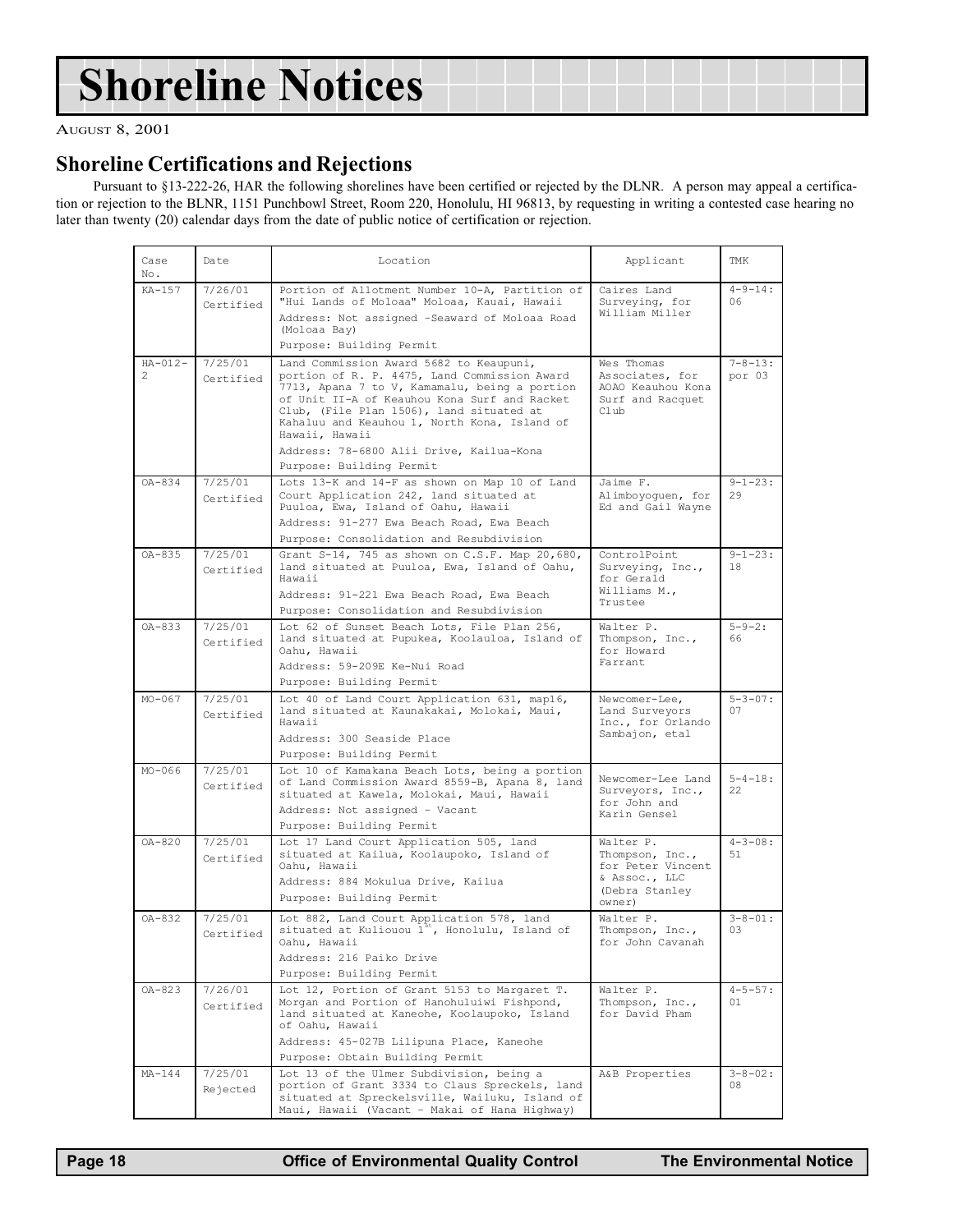<span id="page-18-0"></span>

AUGUST 8, 2001

### Special Management Area (SMA) Minor Permits

Pursuant to Hawai'i Revised Statute (HRS) 205A-30, the following is a list of SMA Minor permits that have been approved or are pending by the respective county agency. For more information about any of the listed permits, please contact the appropriate county Planning Department. City & County of Honolulu (523-4131); Hawai'i County (961-8288); Kaua'i County (241-6677); Maui County (270-7735).

| Location                                                                         | <b>Description (File No.)</b>                                                                                                                              | Applicant/Agent                                                                    |  |  |  |
|----------------------------------------------------------------------------------|------------------------------------------------------------------------------------------------------------------------------------------------------------|------------------------------------------------------------------------------------|--|--|--|
| Hawaii: Keopu, North                                                             | Awning over an existing terrace, interior/exterior                                                                                                         | Claus Conventz                                                                     |  |  |  |
| Kona (TMK 7-5-7:16)                                                              | improvements to existing shore                                                                                                                             |                                                                                    |  |  |  |
| Honolulu: Diamond Head<br>$(TMK 3-1-33:59)$                                      | Installation of a temporary and ensuing permanent<br>repeater and two antennas on top of the Seabreeze<br>Apartment Building                               | City and County of Honolulu,<br>Department of Design and<br>Construction/Seabreeze |  |  |  |
|                                                                                  |                                                                                                                                                            | Apartments, Inc.                                                                   |  |  |  |
| Honolulu: Nanakuli<br>$(TMK 8-9-6)$                                              | Street lights on wood poles                                                                                                                                | Department of Hawaiian Home<br>Lands/Earth Tech (Randy<br>Ham amoto)               |  |  |  |
| Honolulu: Waianae<br>$(TMK 8-7-6:2 & 32)$                                        | Waianae Corporation Yard Expansion Project, 87-1070<br>Farrington Highway                                                                                  | Board of Water Supply                                                              |  |  |  |
| Honolulu: Pearl City<br>$(TMK 9-7-18:12; 9-8-3:1)$<br>and 10; and 9-8-4:2 and 3) | Waiau Springs/Kam Highway Fence                                                                                                                            | Hawaiian Electric Company,<br>Inc./Shawn Tasaka                                    |  |  |  |
| Honolulu: Pupukea                                                                | Sunset Beach Neighborhood Park - Removal of existing                                                                                                       | Department of Design and                                                           |  |  |  |
| $(TMK 5-9-5:70)$                                                                 | septic manhole cleanout risers and manways,<br>installation of distribution boxes, PVC pipe risers and<br>manhole frames and covers for septic tank access | Construction/Michael<br>Sakamoto                                                   |  |  |  |
| Maui: Kihei                                                                      | Kenolio Estates Construction Trailer. Pending.                                                                                                             | Doyle Betsill                                                                      |  |  |  |
| Maui: Hana<br>$(TMK 1-3-3:15)$                                                   | Perman 6-Lot Subdivision. Pending.                                                                                                                         | Wayne Arakaki                                                                      |  |  |  |
| Maui: Wailea<br>$(TMK 2-1-5:86)$                                                 | Maui Prince Hotel Subd. Ordinance 2372. Pending.                                                                                                           | Roy Figueiroa                                                                      |  |  |  |
| Maui: Wailea<br>$(TMK 2-1-7:72)$                                                 | Poolena Beach Park - New Landscaping. Pending.                                                                                                             | Floyd Miyazono                                                                     |  |  |  |
| Maui: Wailea<br>$(TMK 2-1-8:62)$                                                 | Maluhia @ Wailea, Site 12. Pending.                                                                                                                        | George Atta                                                                        |  |  |  |
| Maui: Wailea<br>$(TMK 2-1-8:128)$                                                | Wailea Resort - 3 Lot Subdivision. Pending.                                                                                                                | Clyde Murashige                                                                    |  |  |  |
| Maui: Wailea<br>$(TMK 2-1-10:2)$                                                 | Sugarman Properties - Time Extension. Pending.                                                                                                             | Satish Gholkar                                                                     |  |  |  |
| Maui: Wailea<br>$(TMK 2-1-10:2)$                                                 | Sugarman Residence. Pending.                                                                                                                               | Satish Gholkar                                                                     |  |  |  |
| Maui: Wailea<br>$(TMK 2-1-12:3)$                                                 | George Farreira - Rock Wall in Shoreline Area.<br>Pending.                                                                                                 | Wayne Arakaki                                                                      |  |  |  |
| Maui: Paia<br>$(TMK 2-5-4:25)$                                                   | Hookipa Beach Park - Erosion Mitigation                                                                                                                    | Floyd Miyazono                                                                     |  |  |  |
| Maui: Paia<br>$(TMK 2-6-1:1)$                                                    | 12,000 sq. ft. Skate Park. Pending.                                                                                                                        | Paia Youth Council, Inc.                                                           |  |  |  |
| Maui: Paia<br>$(TMK 2-6-5:2)$                                                    | Mana Health Food's Metal Storage Bldg. Pending.                                                                                                            | Edward Thielk                                                                      |  |  |  |
| Maui: Paia<br>$(TMK 2-6-5:2)$                                                    | Repair Bldg. Mana Health Food. Pending.                                                                                                                    | Edward Thielk                                                                      |  |  |  |
| Maui: Haiku<br>$(TMK 2-7-4)$                                                     | Sky Lewis Overhead Line Extension. Pending.                                                                                                                | Maui Electric Co.                                                                  |  |  |  |
| Maui: Wailuku<br>$(TMK 3-1-1:34)$                                                | Kahakuloa Homestead Subdivision. Pending.                                                                                                                  | Gerald Hokoana                                                                     |  |  |  |
| Maui: Maalaea<br>$(TMK 3-6-8:2)$                                                 | Maui Ocean Center - Canopy/Trellis. Pending.                                                                                                               | Rafael Escobar                                                                     |  |  |  |
| Maui: Kahului<br>$(TMK 3-7-2:20)$                                                | Sprint Antenna @ Kaahumanu Center. Pending.                                                                                                                | Dean Frampton                                                                      |  |  |  |
| Maui: Kahului<br>$(TMK 3-8-7:1)$                                                 | Maui Nui Botannical Garden. Pending.                                                                                                                       | Lisa Schattenburg-Raymond                                                          |  |  |  |
| Maui: Kahului<br>$(TMK 3-8-79:1)$                                                | Airport Triangle - Lot 2 Parking/Driveway. Pending.                                                                                                        | Hideo Kawahara                                                                     |  |  |  |

The Environmental Notice Office of Environmental Quality Control Page 19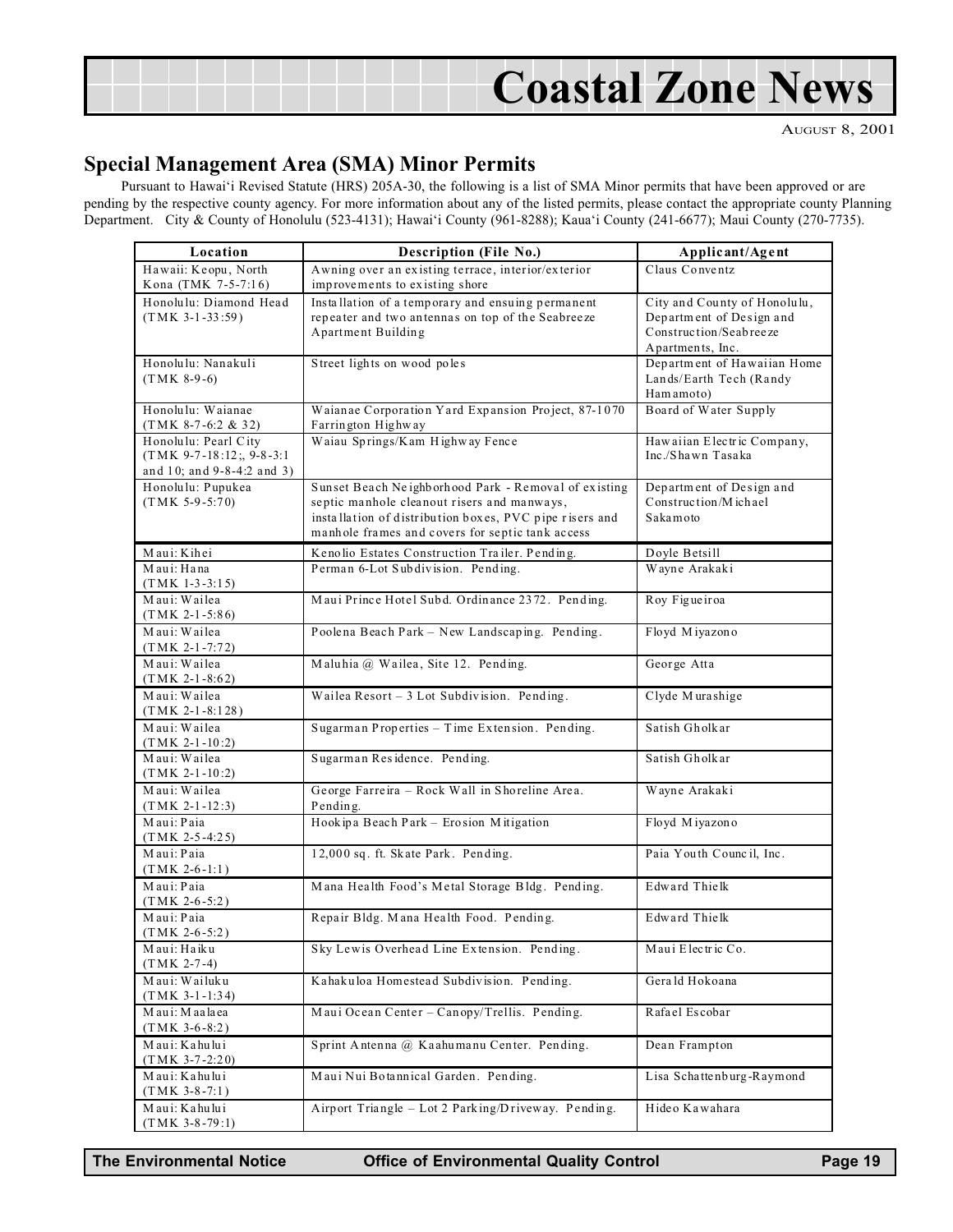# Coastal Zone News

#### AUGUST 8, 2001

### Special Management Area (SMA) Minor Permits (continued)

| Maui: Kihei<br>$(TMK 3-9-1:64)$ | Storage Closet. Pending.                                  | Renato Celario          |  |  |
|---------------------------------|-----------------------------------------------------------|-------------------------|--|--|
| Maui: Kihei (TMK 3-9-2:84)      | Hagga i Institute Improvements. Pending.                  | Anthony Riecke-Gonzales |  |  |
| Maui: Kihei                     | Maui Oceanfront Inn - Renovation. Pending.                | Richard Takase          |  |  |
| $(TMK 3-9-4:29)$                |                                                           |                         |  |  |
| Maui: Kihei                     | Maui Oceanfront Inn - Restaurant Improvements.            | Chr is Hart             |  |  |
| $(TMK 3-9-4:149)$               | Pending.                                                  |                         |  |  |
| Maui: Lahaina                   | Subdivision of Lot @ Kapalua. Pending.                    | Michael Munekiyo        |  |  |
| $(TMK 4-2-5:40)$                |                                                           |                         |  |  |
| Maui: Lahaina                   | Hololani Resort Seabags. Pending.                         | Dean Frampton           |  |  |
| $(TMK 4-3-10.9)$                |                                                           |                         |  |  |
| Maui: Lahaina                   | Lahaina Yacht Club - Kitchen Renovation. Pending.         | Uwe Schulz              |  |  |
| $(TMK 4-5-1:5)$                 |                                                           |                         |  |  |
| Maui: Lahaina                   | Republic Parking. Pending.                                | Wayne Arakaki           |  |  |
| $(TMK 4-5-1:33)$                |                                                           |                         |  |  |
| Maui: Lahaina                   | 505 Front St., ADA Improvements. Pending.                 | 3521 Corp.              |  |  |
| $(TMK 4-6-2:7)$                 |                                                           |                         |  |  |
| Maui: Lahaina                   | Suzuki Residence Addition. Pending.                       | Mac Suzuki              |  |  |
| $(TMK 4-6-7:34)$                |                                                           |                         |  |  |
| Maui: Lahaina                   | Addition to Banyan Inn. Pending.                          | Activity Mart Inc.      |  |  |
| $(TMK 4-6-8:4)$                 |                                                           |                         |  |  |
| Maui: Lahaina                   | Nolte Residence @ Puamana. Pending.                       | George Peters           |  |  |
| $(TMK 4-6-28:21)$               |                                                           |                         |  |  |
| Maui: Lahaina                   | Hughes Residence @ Puamana. Pending.                      | George Peters           |  |  |
| $(TMK 4-6-29:4)$                |                                                           |                         |  |  |
| Maui: Lahaina                   | Knapp Residence@ Puamana. Pending.                        | Nick Wagner             |  |  |
| $(TMK 4-6-31:6)$                |                                                           |                         |  |  |
| Maui: Molokai                   | Com. Street Light - Beach Place, Molokai. Pending.        | Maui Electric           |  |  |
| $(TMK 5-3-1:23)$                |                                                           |                         |  |  |
| Maui: Lahaina                   | Meier Residence                                           | Donovan Webb            |  |  |
| $(TMK 4-6-28:13)$               |                                                           |                         |  |  |
| Maui: Paia                      | Blue Tile Beach Access - Barrier Units                    | Floyd Miyazono          |  |  |
| $(TMK 4-6-9:23)$                |                                                           |                         |  |  |
| Maui: Lahaina                   | DeMoss Residence at Alaeloa #334 - Privacy Wall           | Gwen Hiraga             |  |  |
| $(TMK 4-3-3:17)$                |                                                           |                         |  |  |
| Maui: Kihei                     | Verizon Kihei Bldg. Renovation                            | Ernest Umemoto          |  |  |
| (TMK 3-9-17:43)                 |                                                           |                         |  |  |
| Maui: Kihei                     | Sprint Antenna @ Kauahal                                  | Dean Frampton           |  |  |
| $(TMK 3-9-1:75)$                |                                                           |                         |  |  |
| Maui: Wailea                    | AT&T Antenna @ Outrigger Wailea                           | Gwen Hiraga             |  |  |
| $(TMK 2-1-8:61)$                |                                                           |                         |  |  |
| Maui: Lahaiina                  | Sprint Antenna @ Lahaina Shores                           | Dean Frampton           |  |  |
| $(TMK 4-6-2:7)$                 |                                                           |                         |  |  |
| Maui: Kihei                     | Azeka Place 1 Entry Hale                                  | Robert Fox              |  |  |
| $(TMK 3-9-8:27)$                |                                                           |                         |  |  |
| Maui: Kihei                     | Azeka Place 2 Hale, Trellis & Renovation                  | Robert Fox              |  |  |
| $(TMK 3-9-2:28)$                |                                                           |                         |  |  |
| Maui: Haiku                     | Kuiaha-Kahpakulua Homestead Subd. - 40,000 Gal.           | Douglas Gomes           |  |  |
| $(TMK 2-7-13:32)$               | Water Tank                                                |                         |  |  |
| Maui: Kihei                     | Hopaco Loading Dock                                       | Marie Kimmey            |  |  |
| $(TMK 3-7-9:29)$                |                                                           |                         |  |  |
| Kauai: Secret Beach, Kilauea    | Grading steps, handrail and landing along trail to Secret | Steve Long/Stark et al  |  |  |
| $(5-2-10-31)$                   | Beach. (02-3)                                             |                         |  |  |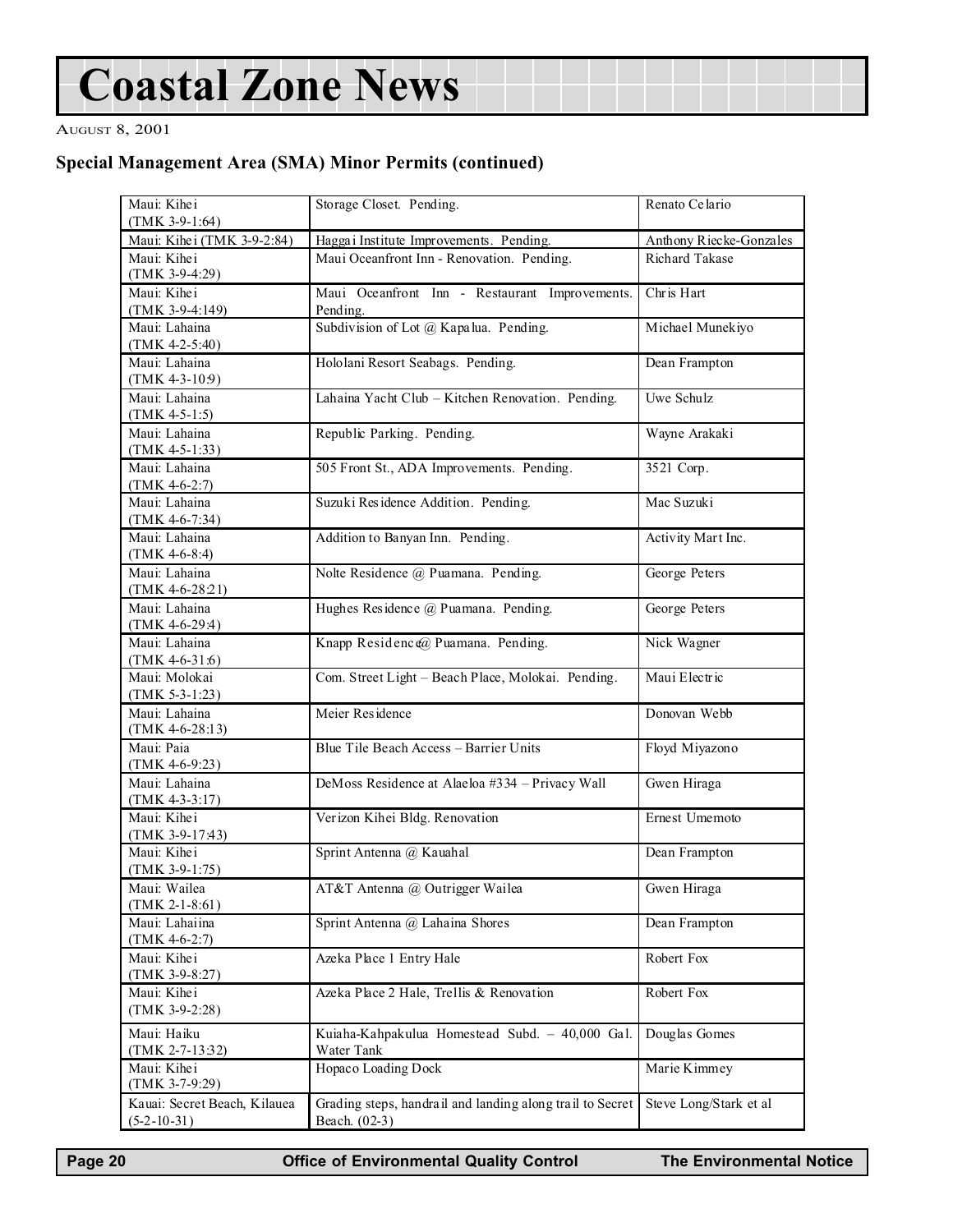# Pollution Control Permits

AUGUST 8, 2001

### Department of Health Permits

The following is a list of some pollution control permits currently being reviewed by the State Department of Health. For more information about any of the listed permits, please contact the appropriate branch or office of the Environmental Management Division at 919 Ala Moana Boulevard, Honolulu.

| <b>Branch</b><br>Permit Type                                                | Applicant & Permit<br>Number                                     | Project Location                               | Pertinent<br>Date           | Proposed Use                                                                                                                                   |
|-----------------------------------------------------------------------------|------------------------------------------------------------------|------------------------------------------------|-----------------------------|------------------------------------------------------------------------------------------------------------------------------------------------|
| Clean Air Branch,<br>586-4200,<br>Covered Source<br>Permit                  | <b>Hawaiian Cement</b><br>CSP 0311-03-C                          | 99-1100 Halawa<br>Valley Street, Aiea,<br>Oahu | Issued:<br>7/16/01          | Aggregate Processing<br>Facility, Two (2) 250 CY/hr<br>Concrete Batch Plants,<br><b>Specialty Products Plant</b><br>and Portable Soil Screener |
| Clean Air Branch.<br>586-4200,<br><b>Temporary Covered</b><br>Source Permit | Grace Pacific<br>Corporation<br>CSP 0045-02-CT                   | 91-920 Farrington<br>Highway, Kapolei,<br>Oahu | Comments<br>Due:<br>8/22/01 | 334 TPH Hot Mix Asphalt<br>Facility                                                                                                            |
| Clean Air Branch<br>586-4200.<br>Covered Source<br>Permit                   | Grace Pacific<br>Corporation<br>CSP 0059-01-C                    | 91-341 Hanua Street<br>Kapolei, Oahu           | Comments<br>Due:<br>8/29/01 | Coral Sand Crushing,<br>Grinding, and Screening<br>Facility with Portable<br><b>Screening Plant</b>                                            |
| Clean Air Branch,<br>586-4200.<br>Noncovered Source<br>Permit               | <b>Tosco Refining</b><br>Company<br>NSP 0382-01-N<br>(Amendment) | 1 Kawaihae Road,<br>Kawaihae, Hawaii           | Issued:<br>7/18/01          | Petroleum Bulk Loading<br>Term in al                                                                                                           |
| Clean Air Branch,<br>586-4200.<br>Covered Source<br>Permit                  | Yamada & Sons.<br>Inc.<br>CSP 0376-01-C                          | 169 Railroad<br>Avenue, Hilo, Hawaii           | Issued:<br>7/20/01          | 210 TPH Hot Mix Asphalt<br>Concrete Batch Plant with<br>Diesel Engine Generator<br>and Hot Oil Heater                                          |
| Clean Air Branch.<br>586-4200,<br>Covered Source<br>Permit                  | United Laundry<br>Services, Inc.<br>CSP 0442-02-C<br>(Amendment) | 2291 Alahao Place.<br>Honolulu, Oahu           | Issued:<br>7/24/01          | Two (2) 500 HP SNG/Fuel<br>Oil No. 2-Fired Boilers                                                                                             |
| Clean Water Branch<br>586-4309.<br><b>NPDES Permit</b>                      | Chevron USA, Inc.<br>Hawaii Refinery<br>#HI 0000329              | 91-480 Malakole St.<br>Kapolei, Oahu           | Comments<br>Due:<br>8/29/01 | Discharge water processed<br>from the Hawaii Refinery to<br>the Pacific Ocean near<br><b>Barbers Point</b>                                     |

### Commission on Water Resource Management to Apply for a NOAA National and Regional Habitat Restoration Partnership Grant/Cooperative Agreement

The Commission on Water Resource Management ("Commission") is responding to the National Oceanic Atmospheric Administration (NOAA) Community-based Restoration Program's call for National and Regional Habitat Restoration Partners. The purpose of this grant/cooperative agreement is to assist in the development of national and regional partnerships that will accomplish on-the-ground community-based restoration of marine, coastal, and stream habitats to benefit living marine resources, including anadromous fish species. NOAA is interested in applicants who demonstrate broad-reaching partnership capabilities to benefit NOAA trust resources across a large geographic range and whose restoration projects actively engage and empower community participation. The grant/cooperative agreement is funded through a 1:1 match of non-federal cash and in-kind contributions, such as volunteer time, technical assistance and training, staff time, and use of equipment and facilities.

The Commission is crafting a partnership plan proposal that will increase the capability of community organizations active in stream restoration work to engage more cooperatively and effectively with local, state, and federal government agencies and local businesses with common interests in the restoration and management of stream habitat and living marine resources.

Submittal deadline to NOAA is September 1, 2001. To view NOAA's call for Partners and the Federal Register Notice (PDF format) go to: http://www.nmfs.noaa.gov/habitat/restoration/community/natregpart.html

For more information on the Commission's proposal process, please contact the Commission at (808) 587-0225.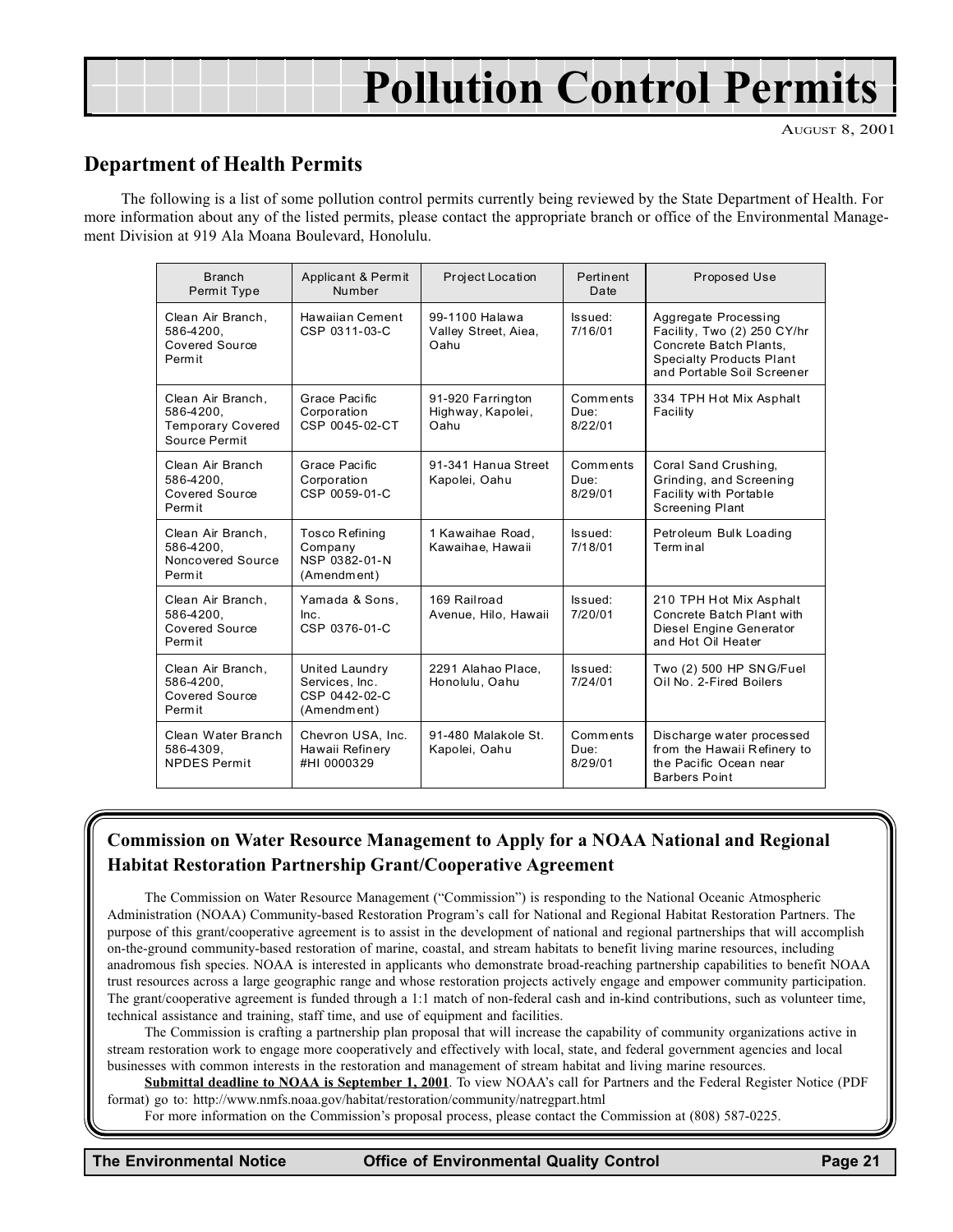# <span id="page-21-0"></span>Enforcement Notices

AUGUST 8, 2001

### Summary of Inspection and Enforcement Actions

The table below shows a tally of the number of inspections and responses conducted by DOH pollution control program personnel during the period from April through June 2001. Additionally, formal and informal enforcement actions, and the settlements that arise out of those actions, are counted as well. Inspections and enforcement actions are split up by program area. For more information, please contact Melissa OConnor-Fariñas at the DOH Environmental Planning Office at 586-4337.

|                                                                                                                                                             | Inspections / Informal         |                | Formal               | Formal           | Formal                  | <b>Fines</b>            | <b>Fines</b>           | <b>Fines</b>               | Other          | Other            |
|-------------------------------------------------------------------------------------------------------------------------------------------------------------|--------------------------------|----------------|----------------------|------------------|-------------------------|-------------------------|------------------------|----------------------------|----------------|------------------|
|                                                                                                                                                             | Responses Actions <sup>1</sup> |                | Actions <sup>2</sup> | <b>Actions</b>   | <b>Actions</b>          | Originally              | <b>Settled</b>         | <b>Collected Penalties</b> |                | <b>Penalties</b> |
|                                                                                                                                                             |                                |                |                      | <b>Concluded</b> | Pending                 | Issued                  |                        |                            | Assessed       | Completed        |
|                                                                                                                                                             | April-June                     | April-         | April-               | April-June       | Total as of             | Total \$ as             | Total \$ as            | Total \$ as                | Total as       | Total as of      |
|                                                                                                                                                             | 2001                           | June           | June                 | 2001             | June, 2001              | of June,                | of June,               | of June,                   | of June.       | June, 2001       |
|                                                                                                                                                             |                                | 2001           | 2001                 |                  |                         | 2001                    | 2001                   | 2001                       | 2001           |                  |
| Clean Air Branch                                                                                                                                            |                                |                |                      |                  |                         |                         |                        |                            |                |                  |
| <b>Fugitive Dust</b>                                                                                                                                        | 145                            | 12             | 0                    | 0                | 0                       | \$0.00                  | \$0.00                 | \$0.00                     | $\mathbf 0$    | $\mathbf 0$      |
| Noncovered Sources                                                                                                                                          | 30                             | 3              | $\overline{2}$       | $\overline{0}$   | $\overline{\mathbf{4}}$ | \$23,455.00             | \$0.00                 | \$0.00                     | $\overline{0}$ | $\overline{0}$   |
| <b>Covered Sources</b>                                                                                                                                      | 64                             | 11             | $\mathbf 0$          | 0                | $\overline{2}$          | \$0.00                  | \$0.00                 | \$0.00                     | $\mathbf 0$    | $\mathbf 0$      |
| Agricultural Burning                                                                                                                                        | 83                             | 3              | $\mathbf 0$          | 0                | 0                       | \$0.00                  | \$0.00                 | \$0.00                     | $\mathbf 0$    | $\mathbf 0$      |
| Open Burning                                                                                                                                                | 33                             | 13             | $\mathbf 0$          | 0                | $\mathbf{1}$            | \$0.00                  | \$0.00                 | \$0.00                     | $\mathbf 0$    | $\mathbf 0$      |
| Others                                                                                                                                                      | 113                            | $\mathbf{1}$   | 0                    | 0                | 0                       | \$0.00                  | \$0.00                 | \$0.00                     | 0              | $\mathbf 0$      |
|                                                                                                                                                             |                                |                |                      |                  |                         |                         |                        |                            |                |                  |
| Solid & Hazardous Waste Branch                                                                                                                              |                                |                |                      |                  |                         |                         |                        |                            |                |                  |
| <b>Underground Storage</b><br>Tanks                                                                                                                         | 56                             | 8              | $\mathbf 0$          | 0                | $\mathbf 0$             | \$5,800.00              | \$0.00                 | \$0.00                     | $\Omega$       | $\Omega$         |
| Hazardous Waste                                                                                                                                             | 32                             | 11             | $\mathbf{1}$         | 5                | 3                       | \$143,500.0<br>$\Omega$ | \$93,500.0<br>$\Omega$ | \$43,537.0<br>$\Omega$     | 1              | 0                |
| Solid Waste                                                                                                                                                 | 58                             | 9              | $\mathbf 0$          | 0                | 6                       | \$0.00                  | \$0.00                 | \$4,500.00                 | $\mathbf 0$    | $\mathbf 0$      |
|                                                                                                                                                             |                                |                |                      |                  |                         |                         |                        |                            |                |                  |
| Clean Water Branch                                                                                                                                          |                                |                |                      |                  |                         |                         |                        |                            |                |                  |
| Permitted Discharges<br>(NPDES)                                                                                                                             | 35                             | 4              | $\Omega$             | $\mathbf{0}$     | $\overline{\mathbf{4}}$ | \$0.00                  | \$0.00                 | \$0.00                     | $\Omega$       | $\Omega$         |
| Non-permitted<br>Discharges                                                                                                                                 | 85                             | 9              | $\mathbf{1}$         | 0                | $\mathbf{1}$            | \$0.00                  | \$0.00                 | \$0.00                     | $\mathbf 0$    | $\Omega$         |
| <b>Water Quality</b><br>Certifications                                                                                                                      | 2                              | $\mathbf{1}$   | $\mathbf 0$          | $\mathbf 0$      | $\Omega$                | \$0.00                  | \$0.00                 | \$0.00                     | $\Omega$       | $\Omega$         |
| Waste water Branch                                                                                                                                          |                                |                |                      |                  |                         |                         |                        |                            |                |                  |
| Wastewater<br><b>Treatment Plants</b>                                                                                                                       | 16                             | $\mathbf 0$    | $\Omega$             | 0                | $\overline{2}$          | \$0.00                  | \$0.00                 | \$0.00                     | 1              |                  |
| Individual Wastewater<br>Systems                                                                                                                            | 22                             | 19             | $\mathbf{1}$         | $\mathbf{1}$     | $\overline{7}$          | \$0.00                  | \$0.00                 | \$100.00                   | $\Omega$       | 0                |
| Animal Waste                                                                                                                                                | 1                              | 0              | 0                    | 0                | 0                       | \$0.00                  | \$0.00                 | \$0.00                     | $\mathbf 0$    | $\mathbf 0$      |
| Other                                                                                                                                                       | 16                             | 3              | $\Omega$             | 0                | 0                       | \$0.00                  | \$0.00                 | \$75.00                    | 15             | $\mathbf 0$      |
|                                                                                                                                                             |                                |                |                      |                  |                         |                         |                        |                            |                |                  |
| Safe Drinking Water Branch                                                                                                                                  |                                |                |                      |                  |                         |                         |                        |                            |                |                  |
| <b>Public Water Systems</b>                                                                                                                                 | 5                              | $\overline{2}$ | $\mathbf 0$          | 0                | $\overline{2}$          | \$0.00                  | \$0.00                 | \$1,000.00                 | $\Omega$       | $\mathbf 0$      |
| Wells - Underground<br><b>Injection Control</b>                                                                                                             | 11                             | $\overline{7}$ | $\mathbf{1}$         | $\mathbf{0}$     | $\overline{2}$          | \$51,900.00             | \$31,650.0<br>0        | \$10,125.0<br>0            | $\Omega$       | $\Omega$         |
|                                                                                                                                                             |                                |                |                      |                  |                         |                         |                        |                            |                |                  |
| Hazard Evaluation & Emergency Response                                                                                                                      |                                |                |                      |                  |                         |                         |                        |                            |                |                  |
| Oil Spills                                                                                                                                                  | 0                              | 0              | $\mathbf 0$          | 0                | 0                       | \$0.00                  | \$0.00                 | \$0.00                     | $\mathbf 0$    | 0                |
| Hazardous Waste                                                                                                                                             | 17                             | $\overline{2}$ | $\mathbf 0$          | $\mathbf 0$      | $\Omega$                | \$0.00                  | \$0.00                 | \$0.00                     | $\Omega$       | $\mathbf 0$      |
| Releases                                                                                                                                                    |                                |                |                      |                  |                         |                         |                        |                            |                |                  |
|                                                                                                                                                             |                                |                |                      |                  |                         |                         |                        |                            |                |                  |
| Noise, Radiation, & Indoor Air Quality Branch                                                                                                               |                                |                |                      |                  |                         |                         |                        |                            |                |                  |
|                                                                                                                                                             | <sub>0</sub>                   | $\mathbf 0$    | $\Omega$             | 0                | $\mathbf{1}$            | \$42,600.00             |                        | \$12,500.0 \$12,500.0      | $\Omega$       | $\Omega$         |
| Informal actions generally cover less serious issues such as small infractions by individuals, or violations of permit technicalities which do not directly |                                |                |                      |                  |                         |                         |                        |                            |                |                  |
| impact environmental quality. Specifically, informal actions are informal letters warning a person or entity that they are violating environmental laws,    |                                |                |                      |                  |                         |                         |                        |                            |                |                  |

and normally requiring corrective action by a specified deadline. Field citations are also included in this category.

 $^2$  Formal actions generally cover any serious violation and repeat or continued violations of permit technicalities. Unsuccessful informal actions lead to formal actions. Specifically, formal actions are administrative "contested case" proceedings which typically include a formal notice of violation and an order. Orders often require corrective action, reports, and payment of a penalty. Administrative "trials" may be held.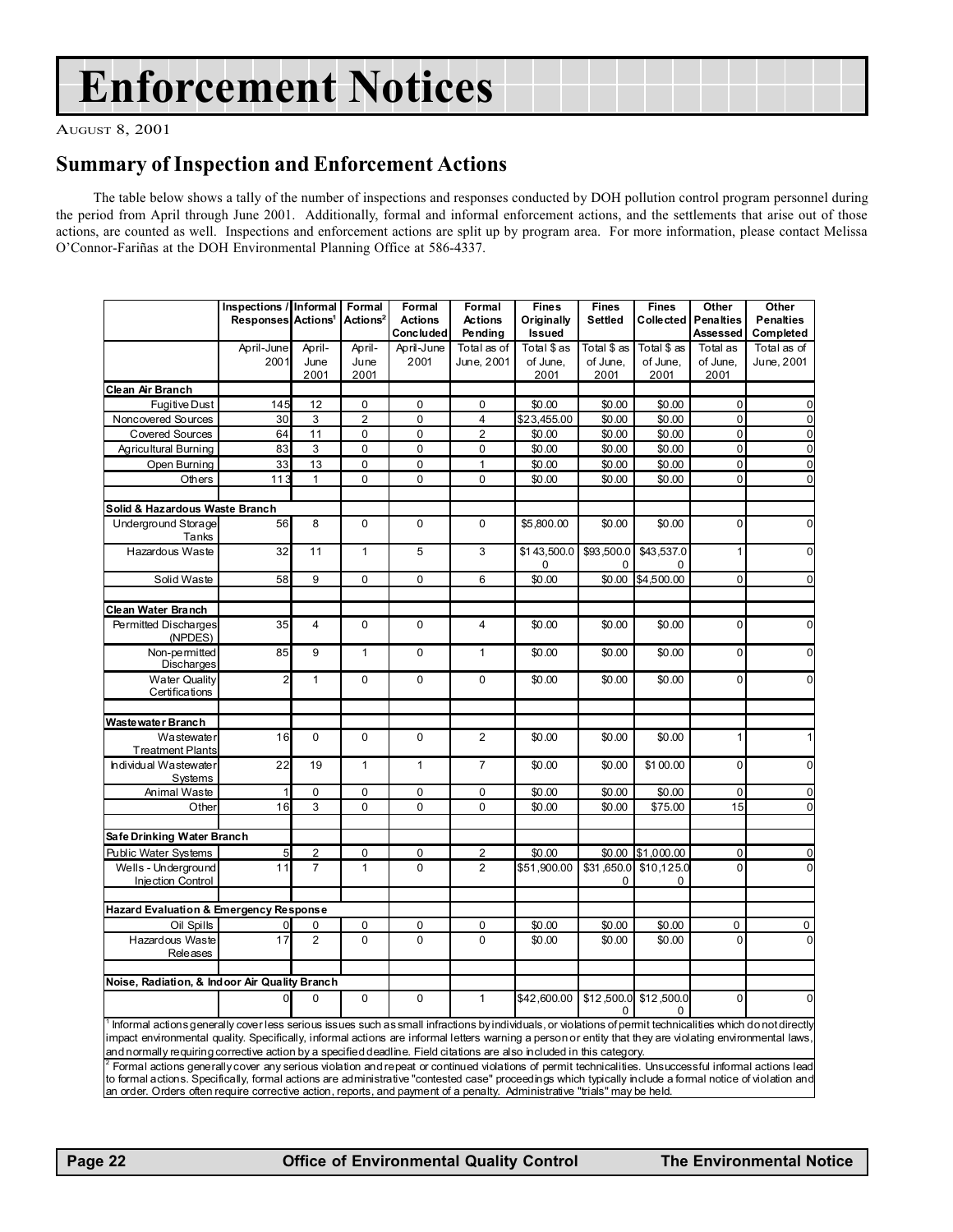## Enforcement Notices

#### AUGUST 8, 2001

### <span id="page-22-0"></span>Formal Enforcement Actions and Settlements Completed by DOH 1

Notices of violation issued from April through June 2001 are summarized below. The summaries do not constitute exact descriptions of the violations. For complete and accurate descriptions, please contact DOH at 586-4337 for copies of the violation notices.

#### Clean Air Branch:

On May 9, 2001, Briggs Pacific Industries, LLC was served a Notice and Finding of Violation; Order; and Certificate of Service for causing or permitting clouds of fugitive clinker dust to become airborne at its dry bulk continuous ship unloader operation. Briggs Pacific Industries was ordered to take corrective action immediately and pay a penalty of \$23,455.00.

Hawai'i Health Systems Corporation and Kaua'i Veterans' Memorial Hospital operates a medical waste incinerator in Waimea, Kaua'i and was served a Notice and Finding of Violation; Order; and Certificate of Service on June 27, 2001 for their exceedance of the allowable hydrogen chloride emission limit as stated in their non-covered source permit. Hawai'i Health Systems Corporation and Kaua'i Veterans' Memorial Hospital was ordered to immediately reduce the waste charge of the incinerator, identify plastics containing PVC in the waste stream and convert to alternative plastics, submit a progress report to DOH, submit burn logs to DOH monthly, and submit a detailed emission test plan.

#### Clean Water Branch:

A Notice and Finding of Violation and Order was served to Russell Gifford of Water Resources International, Inc. May 23, 2001 for unauthorized discharge of foaming soapy water from a Department of Water Supply well drilling site into Waiaha Stream located at Holualoa, Hawai'i. It was ordered that a report of steps taken to prevent similar violations be submitted to the Department, and an administrative penalty of \$8,775.00 was currently assessed for the violation. In addition a hearing was ordered to be scheduled at which time the Department is entitled to seek the maximum penalty of \$25,000.00 per violation.

#### Safe Drinking Water Branch:

Ferro Union Hawai'i, Inc. operates a facility that performs hot-dip galvanizing of iron and steel items and operates one injection well for the subsurface disposal of wastewater from the galvanizing process. On April 26, 2001 Ferro Union Hawai'i, Inc. was served a Notice and Finding of Violation; Order; and Certificate of Service for violating its UIC permit conditions pertaining to monitoring and reporting. A penalty of \$11,400.00 was assessed for the violation.

#### Solid and Hazardous Waste Branch:

Pacific Fence, Inc. entered into a Consent Agreement with the DOH on April 24, 2001 without admitting or denying any allegations in the September 11, 2000 Compliant and Order issued by DOH. It was ordered and agreed that a civil penalty of \$4,000.00 be paid by Pacific Fence, Inc.

On May 17, 2001 the Hawai'i Department of Transportation was issued a Complaint; Order; and Certificate of Service for violations found at its facilities on Maka'ala Road, Hilo and Sand Island Road, Honolulu. Violations included storage of hazardous waste without a permit, failure to make a hazardous waste determination, mismanagement of containers, failure to minimize the possibility of a release, and transporting hazardous waste without manifest. An administrative penalty of \$143,500.00 was assessed, and compliance was ordered.

Philip Services Hawai'i, Ltd. entered into a Consent Agreement with the DOH on June 5, 2001 without admitting or denying any allegations in the March 20, 2001 Compliant and Ordered issued by DOH. It was Ordered and agreed that a civil penalty of \$37,500.00 be paid by Philip Services Hawai'i, Ltd.

Robinson Corp., dba Caesars Cleaners and Thurston John Robinson entered into a Consent Agreement with the DOH on June 12, 2001 without admitting or denying any allegations in the June 26, 2000 Compliant and Ordered issued by DOH. It was Ordered and agreed that a civil penalty of \$18,000.00 be paid by Robinson Corp., dba Caesars Cleaners and Thurston John Robinson. In addition they were ordered to properly remove and dispose of all hazardous waste perc, submit a hazardous waste management plan to the DOH, and at no time shall they use their DynaClean machine to process or otherwise "recycle" spent perc or other hazardous waste, unless the Department approves in writing.

On June 26, Maui Community College entered into a Consent Agreement with DOH. Neither admitting nor denying any allegations in the June 27, 2000 Compliant and Ordered issued by DOH, it was ordered and agreed that Maui Community College would pay a civil penalty of \$10,600.00 and conduct a supplemental environmental project (SEP) for a DOH credit of \$84,800.00. As a SEP Maui Community College (MCC) will produce a thirty minute video that illustrates proper hazardous waste management procedures and will air such video on the MCC Cable Channel as agreed. In addition it is ordered that MCC will continue to properly dispose of its hazardous waste through a licensed contractor.

#### Wastewater Branch:

 $\mathcal{L}=\mathcal{L}^{\mathcal{L}}$ 

A Second Supplemental Notice and Finding of Violation; Second Amended Order; and Certificate of Service was served to George Cromack on June 27, 2001. Wastewater from Mr. Cromack's cesspool seeped out, spilled onto the sidewalk, flowed into a drainage catch basin which flows into the Pacific Ocean. As a result, Mr. Cromack was ordered to hire an engineering consultant to design a new individual wastewater system which will prevent future spill occurrence, submit the design plans to the DOH for approval, and submit written progress reports to the DOH. In addition, Mr. Cromack has been Ordered to appear at a hearing at which time the issue of how much monetary penalty should be assessed will be heard.

<sup>&</sup>lt;sup>1.</sup> These summaries do not constitute exact descriptions of the violations. For complete and accurate descriptions, please contact DOH for copies of the violation notices.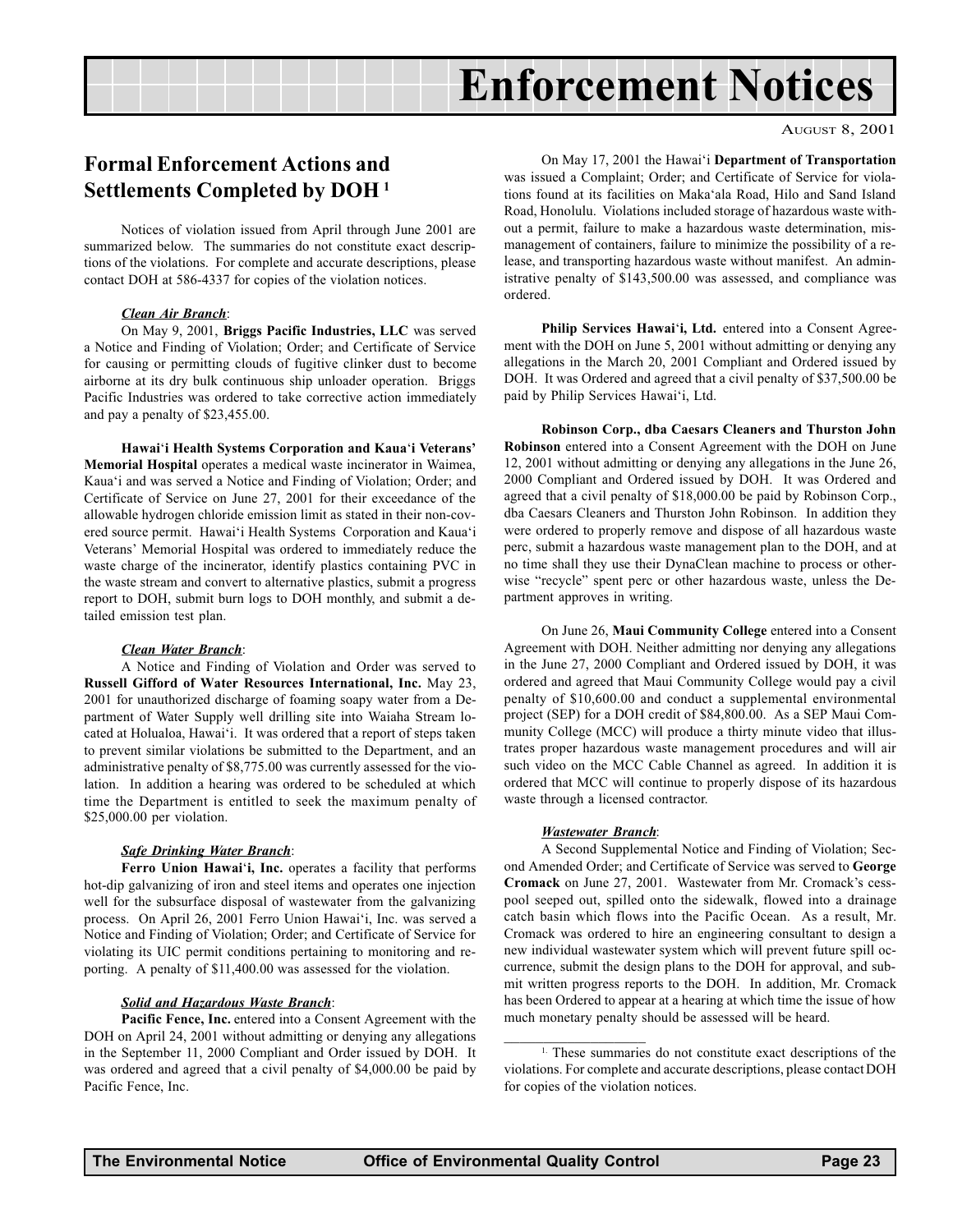# <span id="page-23-0"></span>Conservation District Notices

#### AUGUST 8, 2001

### Departmental Permits

Persons interested in commenting on the following Conservation District Use Application (Departmental Permit) must submit comments to the Department of Land and Natural Resources. Also, anyone interested in receiving notification of determinations on Conservation District Use Applications (Departmental Permits) must submit requests to DLNR that include the following information: 1) Name and address of the requestor; 2) The departmental permit for which the requestor would like to receive notice of determination; and 3) The date the notice was initially published in the Environmental Notice. Both comments and requests for notification of determinations must be submitted to DLNR within thirty days from the initial date that the notice was published in the Environmental Notice. Please send comments and requests to: State of Hawaii, Department of Land and Natural Resources, Land Division, 1151 Punchbowl Street, Room 220, Honolulu, Hawaii 96813. DLNR will make every effort to notify those interested in the subject CDUA, it is not obligated to notify any person not strictly complying with the above requirements. For more information, please contact Masa Alkire at 587-0385.



#### Kapalua Landscape Improvements

| File No.:      | CDUA MA-3041D (Departmental Permit)            |  |  |  |
|----------------|------------------------------------------------|--|--|--|
| Applicant:     | Kapalua Land Company                           |  |  |  |
| Location:      | Kapalua, Maui                                  |  |  |  |
| TMK:           | $(2)$ 4-2-04:32                                |  |  |  |
|                | <b>Proposed Action:</b> Landscape Improvements |  |  |  |
| 343, HRS       |                                                |  |  |  |
| determination: | Exempt                                         |  |  |  |
| Applicant's    |                                                |  |  |  |
| Contact:       | Dean Frampton (808-244-2015)                   |  |  |  |
|                |                                                |  |  |  |



### Demolition and Removal of an Unused Steel Water Tank

| File No.:      | CDUA OA-3046D (Departmental Permit)                               |
|----------------|-------------------------------------------------------------------|
| Applicant:     | City and County of Honolulu, Department of                        |
|                | Design and Construction                                           |
| Location:      | Hawai'i Kai, O'ahu                                                |
| TMK:           | $(1)$ 3-9-12:01                                                   |
|                | <b>Proposed Action:</b> Demolition and Removal of an Unused Steel |
|                | Water Tank                                                        |
| 343, HRS       |                                                                   |
| determination: | Exempt                                                            |
| Applicant's    |                                                                   |
| Contact:       | Engineering Solutions (808-488-0477)                              |
|                |                                                                   |

### Board Permit

Persons interested in commenting on the following Conservation District Use Application (Board Permit) must submit comments to the Department of Land and Natural Resources. Also, anyone interested in receiving notification of determinations on Conservation District Use Applications (Board Permits) must submit requests to DLNR that include the following information: (1) Name and address of the requestor; (2) The departmental permit for which the requestor would like to receive notice of determination; and (3) The date the notice was initially published in the Environmental Notice. Both comments and requests for notification of determinations must be submitted to DLNR within thirty days from the initial date that the notice was published in the Environmental Notice. Please send comments and requests to: State of Hawaii, Department of Land and Natural Resources, Land Division, 1151 Punchbowl Street, Room 220, Honolulu, Hawaii 96813. DLNR will make every effort to notify those interested in the subject CDUA, it is not obligated to notify any person not strictly complying with the above requirements. For more information, please contact Masa Alkire at 587-0385.



### Improvements to Lydgate Park

| File No.:      | CDUA KA-3044B (Board Permit)                                                                                                                                                                                        |
|----------------|---------------------------------------------------------------------------------------------------------------------------------------------------------------------------------------------------------------------|
| Applicant:     | Department of Public Works, County of Kaua'i                                                                                                                                                                        |
| Location:      | Lihu'e, Kaua'i                                                                                                                                                                                                      |
| TMK:           | $(4)$ 3-9-02:34                                                                                                                                                                                                     |
|                | <b>Proposed Action:</b> Construction of 2.4 mile concrete bike trail,<br>pedestrian bridge, observation area, picnic<br>facilities, camping sites, maintenance building,<br>comfort station, sports fields, parking |
| 343, HRS       |                                                                                                                                                                                                                     |
| determination: | Final EA accepted by County of Kaua'i<br>Department of Public Works. FONSI published<br>June 8, 2001 in the Environmental Notice.                                                                                   |
| Applicant's    |                                                                                                                                                                                                                     |
| Contact:       | MDG, INC. (303) 571-5787                                                                                                                                                                                            |